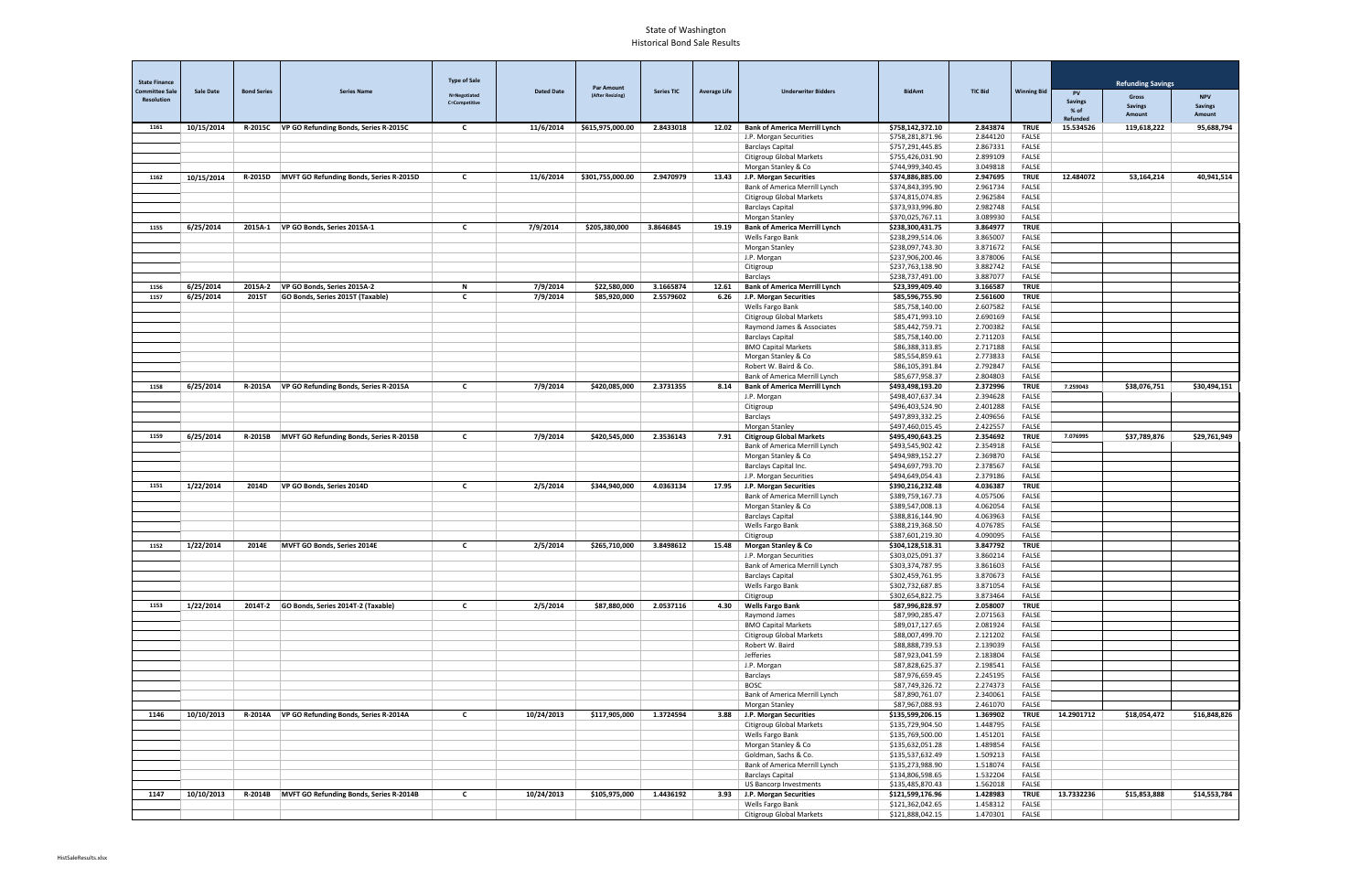| <b>State Finance</b><br><b>Committee Sale</b> | <b>Sale Date</b> | <b>Bond Series</b> | <b>Series Name</b>                              | <b>Type of Sale</b>                  | <b>Dated Date</b> | <b>Par Amount</b> | <b>Series TIC</b> | <b>Average Life</b> | <b>Underwriter Bidders</b>                                              | <b>BidAmt</b>                        | <b>TIC Bid</b>       | <b>Winning Bid</b>           | <b>PV</b>                | <b>Refunding Savings</b>       |                              |
|-----------------------------------------------|------------------|--------------------|-------------------------------------------------|--------------------------------------|-------------------|-------------------|-------------------|---------------------|-------------------------------------------------------------------------|--------------------------------------|----------------------|------------------------------|--------------------------|--------------------------------|------------------------------|
| <b>Resolution</b>                             |                  |                    |                                                 | N=Negotiated<br><b>C=Competitive</b> |                   | (After Resizing)  |                   |                     |                                                                         |                                      |                      |                              | <b>Savings</b><br>$%$ of | <b>Gross</b><br><b>Savings</b> | <b>NPV</b><br><b>Savings</b> |
|                                               |                  |                    |                                                 |                                      |                   |                   |                   |                     |                                                                         |                                      |                      |                              | <b>Refunded</b>          | Amount                         | Amount                       |
|                                               |                  |                    |                                                 |                                      |                   |                   |                   |                     | Bank of America Merrill Lynch<br>Morgan Stanley & Co                    | \$121,915,880.35<br>\$121,749,974.00 | 1.506537<br>1.522941 | FALSE<br><b>FALSE</b>        |                          |                                |                              |
|                                               |                  |                    |                                                 |                                      |                   |                   |                   |                     | Goldman, Sachs & Co                                                     | \$121,838,279.75                     | 1.545494             | FALSE                        |                          |                                |                              |
|                                               |                  |                    |                                                 |                                      |                   |                   |                   |                     | Barclays Capital Inc.                                                   | \$121,035,770.50                     | 1.557052             | FALSE                        |                          |                                |                              |
|                                               |                  |                    |                                                 |                                      |                   |                   |                   |                     | <b>US Bancorp Investments</b>                                           | \$121,643,635.67                     | 1.589847             | <b>FALSE</b>                 |                          |                                |                              |
| 1145                                          | 9/17/2013        | 2014C              | Federal Highway Grant Anticipation Revenue Bo   | N                                    | 9/30/2013         | \$285,915,000     | 2.8311703         | 6.82                | <b>Bank of America Merrill Lynch</b><br><b>Citigroup Global Markets</b> | \$323,321,639.90<br>\$323,321,639.90 | 2.831170<br>2.831170 | <b>TRUE</b><br><b>TRUE</b>   |                          |                                |                              |
|                                               |                  |                    |                                                 |                                      |                   |                   |                   |                     | J.P. Morgan Securities                                                  | \$323,321,639.90                     | 2.831170             | TRUE                         |                          |                                |                              |
| 1142                                          | 8/7/2013         | 2014A              | VP GO Bonds, Series 2014A                       | $\mathsf{c}$                         | 8/21/2013         | \$535,320,000     | 4.2586787         |                     | 16.74 J.P. Morgan Securities                                            | \$583,735,921.28                     | 4.257258             | <b>TRUE</b>                  |                          |                                |                              |
|                                               |                  |                    |                                                 |                                      |                   |                   |                   |                     | Citigroup Global Markets                                                | \$580,316,399.60                     | 4.287120             | <b>FALSE</b>                 |                          |                                |                              |
|                                               |                  |                    |                                                 |                                      |                   |                   |                   |                     | Morgan Stanley                                                          | \$579,939,150.05<br>\$579,021,080.65 | 4.292921<br>4.306627 | <b>FALSE</b><br><b>FALSE</b> |                          |                                |                              |
|                                               |                  |                    |                                                 |                                      |                   |                   |                   |                     | Wells Fargo Bank<br>Bank of America Merrill Lynch                       | \$578,705,405.20                     | 4.334469             | FALSE                        |                          |                                |                              |
| 1143                                          | 8/7/2013         | 2014B              | MVFT GO Bonds, Series 2014B                     | $\mathsf{C}$                         | 8/21/2013         | \$276,470,000     | 4.195024          |                     | 15.47 J.P. Morgan Securities                                            | \$298,655,992.72                     | 4.194493             | <b>TRUE</b>                  |                          |                                |                              |
|                                               |                  |                    |                                                 |                                      |                   |                   |                   |                     | <b>Citigroup Global Markets</b>                                         | \$298,789,402.30                     | 4.197248             | <b>FALSE</b>                 |                          |                                |                              |
|                                               |                  |                    |                                                 |                                      |                   |                   |                   |                     | Morgan Stanley                                                          | \$297,829,442.80                     | 4.229610             | FALSE                        |                          |                                |                              |
|                                               |                  |                    |                                                 |                                      |                   |                   |                   |                     | Wells Fargo Bank<br>Bank of America Merrill Lynch                       | \$297,504,841.04<br>\$297,468,626.84 | 4.240007<br>4.266653 | <b>FALSE</b><br>FALSE        |                          |                                |                              |
| 1144                                          | 8/7/2013         | 2014T              | GO Bonds, Series 2014T (Taxable)                | C                                    | 8/21/2013         | \$55,545,000      | 0.9641639         | 2.44                | <b>Wells Fargo Bank</b>                                                 | \$55,617,117.51                      | 0.969999             | <b>TRUE</b>                  |                          |                                |                              |
|                                               |                  |                    |                                                 |                                      |                   |                   |                   |                     | J.P. Morgan Securities                                                  | \$55,663,758.00                      | 1.002969             | <b>FALSE</b>                 |                          |                                |                              |
|                                               |                  |                    |                                                 |                                      |                   |                   |                   |                     | Jefferies                                                               | \$55,701,038.25                      | 1.050080             | FALSE                        |                          |                                |                              |
|                                               |                  |                    |                                                 |                                      |                   |                   |                   |                     | Fifth Third Securities                                                  | \$56,259,249.45                      | 1.057976             | <b>FALSE</b>                 |                          |                                |                              |
|                                               |                  |                    |                                                 |                                      |                   |                   |                   |                     | Bank of America Merrill Lynch<br><b>BMO Capital Markets</b>             | \$55,679,543.22<br>\$56,782,493.90   | 1.077522<br>1.111767 | <b>FALSE</b><br>FALSE        |                          |                                |                              |
|                                               |                  |                    |                                                 |                                      |                   |                   |                   |                     | Ramirez & Co                                                            | \$55,677,050.25                      | 1.122693             | <b>FALSE</b>                 |                          |                                |                              |
|                                               |                  |                    |                                                 |                                      |                   |                   |                   |                     | Robert W. Baird & Co.                                                   | \$56,615,234.31                      | 1.332945             | <b>FALSE</b>                 |                          |                                |                              |
|                                               |                  |                    |                                                 |                                      |                   |                   |                   |                     | <b>Citigroup Global Markets</b>                                         | \$55,167,750.00                      | 1.424213             | <b>FALSE</b>                 |                          |                                |                              |
| 1140                                          | 1/23/2013        | 2013D              | VP GO Bonds, Series 2013D                       | C                                    | 2/5/2013          | \$235,895,000     | 2.9679416         | 15.04               | <b>Bank of America Merrill Lynch</b>                                    | \$255,682,473.78                     | 2.976675             | <b>TRUE</b>                  |                          |                                |                              |
|                                               |                  |                    |                                                 |                                      |                   |                   |                   |                     | Citigroup Global Markets Inc.<br>Wells Fargo Bank                       | \$258,905,268.05<br>\$256,676,751.65 | 2.978447<br>3.005544 | <b>FALSE</b><br><b>FALSE</b> |                          |                                |                              |
|                                               |                  |                    |                                                 |                                      |                   |                   |                   |                     | J.P. Morgan Securities                                                  | \$258,812,513.64                     | 3.006521             | FALSE                        |                          |                                |                              |
|                                               |                  |                    |                                                 |                                      |                   |                   |                   |                     | Goldman, Sachs & Co                                                     | \$257,828,920.06                     | 3.060589             | FALSE                        |                          |                                |                              |
|                                               |                  |                    |                                                 |                                      |                   |                   |                   |                     | Barclays Capital Inc.                                                   | \$256,727,178.50                     | 3.063225             | FALSE                        |                          |                                |                              |
|                                               |                  |                    |                                                 |                                      |                   |                   |                   |                     | Morgan Stanley & Co                                                     | \$265,047,021.39                     | 3.159462             | FALSE                        |                          |                                |                              |
| 1141                                          | 1/23/2013        | 2013E              | MVFT GO Bonds, Series 2013E                     | $\mathsf{c}$                         | 2/5/2013          | \$337,000,000     | 3.2115148         | 18.42               | <b>RBC Capital Markets</b><br><b>Citigroup Global Markets Inc.</b>      | \$276,393,859.36<br>\$355,194,049.85 | 3.212272<br>3.222149 | FALSE<br><b>TRUE</b>         |                          |                                |                              |
|                                               |                  |                    |                                                 |                                      |                   |                   |                   |                     | Bank of America Merrill Lynch                                           | \$357,640,650.92                     | 3.232276             | FALSE                        |                          |                                |                              |
|                                               |                  |                    |                                                 |                                      |                   |                   |                   |                     | J.P. Morgan Securities LLC                                              | \$353,885,268.80                     | 3.239366             | FALSE                        |                          |                                |                              |
|                                               |                  |                    |                                                 |                                      |                   |                   |                   |                     | Goldman, Sachs & Co.                                                    | \$355,635,268.80                     | 3.297450             | FALSE                        |                          |                                |                              |
|                                               |                  |                    |                                                 |                                      |                   |                   |                   |                     | Morgan Stanley & Co                                                     | \$352,985,689.76                     | 3.320040             | FALSE                        |                          |                                |                              |
| 1138                                          | 1/23/2013        |                    | R-2013C   VP GO Refunding Bonds, Series R-2013C | $\mathsf{c}$                         | 2/5/2013          | \$666,680,000     | 2.358669          |                     | Barclays Capital Inc.<br>10.60 J.P. Morgan Securities                   | \$356,794,311.50<br>\$747,090,207.63 | 3.349711<br>2.357844 | <b>FALSE</b><br><b>TRUE</b>  | 8.6528764                | \$73,690,283                   | \$57,686,996                 |
|                                               |                  |                    |                                                 |                                      |                   |                   |                   |                     | Citigroup Global Markets                                                | \$753,156,181.85                     | 2.359290             | <b>FALSE</b>                 |                          |                                |                              |
|                                               |                  |                    |                                                 |                                      |                   |                   |                   |                     | <b>RBC Capital Markets</b>                                              | \$755,229,025.41                     | 2.376256             | <b>FALSE</b>                 |                          |                                |                              |
|                                               |                  |                    |                                                 |                                      |                   |                   |                   |                     | Goldman, Sachs & Co.                                                    | \$750,151,704.68                     | 2.382268             | FALSE                        |                          |                                |                              |
|                                               |                  |                    |                                                 |                                      |                   |                   |                   |                     | Bank of America Merrill Lynch                                           | \$767,579,508.65                     | 2.419217             | FALSE                        |                          |                                |                              |
|                                               |                  |                    |                                                 |                                      |                   |                   |                   |                     | Barclays Capital Inc.<br>Morgan Stanley & Co                            | \$773,033,782.85<br>\$769,208,648.65 | 2.488726<br>2.511915 | FALSE<br>FALSE               |                          |                                |                              |
|                                               |                  |                    |                                                 |                                      |                   |                   |                   |                     | Wells Fargo Bank                                                        | \$779,023,541.95                     | 2.537050             | FALSE                        |                          |                                |                              |
| 1139                                          | 1/23/2013        |                    | R-2013D MVFT GO Refunding Bonds, Series R-2013D | $\mathsf{C}$                         | 2/5/2013          | \$159,405,000     | 2.658401          | 13.55               | <b>RBC Capital Markets</b>                                              | \$168,288,868.70                     | 2.665168             | <b>TRUE</b>                  | 11.6105083               | \$23,220,886                   | \$18,507,731                 |
|                                               |                  |                    |                                                 |                                      |                   |                   |                   |                     | Citigroup Global Markets                                                | \$169,927,120.25                     | 2.687956             | FALSE                        |                          |                                |                              |
|                                               |                  |                    |                                                 |                                      |                   |                   |                   |                     | Goldman, Sachs & Co.<br>J.P. Morgan Securities LLC                      | \$169,938,014.28<br>\$169,131,759.15 | 2.693447<br>2.703697 | FALSE<br>FALSE               |                          |                                |                              |
|                                               |                  |                    |                                                 |                                      |                   |                   |                   |                     | Bank of America Merrill Lynch                                           | \$171,231,233.40                     | 2.724141             | FALSE                        |                          |                                |                              |
|                                               |                  |                    |                                                 |                                      |                   |                   |                   |                     | US Bancorp Investments, Inc.                                            | \$172,091,022.31                     | 2.749577             | FALSE                        |                          |                                |                              |
|                                               |                  |                    |                                                 |                                      |                   |                   |                   |                     | Wells Fargo Bank                                                        | \$179,128,029.40                     | 2.801683             | FALSE                        |                          |                                |                              |
|                                               |                  |                    |                                                 |                                      |                   |                   |                   |                     | Morgan Stanley & Co                                                     | \$174,378,380.02                     | 2.802595             | FALSE                        |                          |                                |                              |
| 1134                                          | 8/7/2012         |                    | R-2013A   VP GO Refunding Bonds, Series R-2013A | $\mathbf{C}$                         | 9/6/2012          | \$352,220,000     | 2.5836028         | 11.14               | Barclays Capital Inc.<br><b>Citigroup Global Markets</b>                | \$179,420,030.40<br>\$395,070,099.95 | 2.833379<br>2.592342 | FALSE<br><b>TRUE</b>         | 9.8475222                | \$43,459,773                   | \$34,684,941                 |
|                                               |                  |                    |                                                 |                                      |                   |                   |                   |                     | J.P. Morgan Securities LLC                                              | \$391,700,316.17                     | 2.612676             | FALSE                        |                          |                                |                              |
|                                               |                  |                    |                                                 |                                      |                   |                   |                   |                     | Bank of America Merrill Lynch                                           | \$395,052,024.51                     | 2.619810             | FALSE                        |                          |                                |                              |
|                                               |                  |                    |                                                 |                                      |                   |                   |                   |                     | Wells Fargo Bank                                                        | \$394,762,828.30                     | 2.628342             | FALSE                        |                          |                                |                              |
|                                               |                  |                    |                                                 |                                      |                   |                   |                   |                     | <b>RBC Capital Markets</b>                                              | \$409,960,107.54                     | 2.688760             | FALSE                        |                          |                                |                              |
|                                               |                  |                    |                                                 |                                      |                   |                   |                   |                     | Barclays Capital Inc.<br>Morgan Stanley & Co, LLC                       | \$403,612,516.95<br>\$391,495,698.88 | 2.689478<br>2.690346 | FALSE<br>FALSE               |                          |                                |                              |
|                                               |                  |                    |                                                 |                                      |                   |                   |                   |                     | Goldman, Sachs & Co.                                                    | \$409,582,406.70                     | 2.699505             | FALSE                        |                          |                                |                              |
| 1135                                          | 8/7/2012         |                    | R-2013B MVFT GO Refunding Bonds, Series R-2013B | $\mathsf{C}$                         | 9/6/2012          | \$380,390,000     | 2.5112676         | 10.44               | <b>Bank of America Merrill Lynch</b>                                    | \$422,137,622.14                     | 2.515374             | <b>TRUE</b>                  | 10.423906                | \$50,618,398                   | \$39,651,495                 |
|                                               |                  |                    |                                                 |                                      |                   |                   |                   |                     | Citigroup Global Markets Inc.                                           | \$430,167,875.70                     | 2.518438             | FALSE                        |                          |                                |                              |
|                                               |                  |                    |                                                 |                                      |                   |                   |                   |                     | Wells Fargo Bank, National Association                                  | \$421,479,925.82                     | 2.530007             | FALSE                        |                          |                                |                              |
|                                               |                  |                    |                                                 |                                      |                   |                   |                   |                     | J.P. Morgan Securities LLC                                              | \$422,496,963.85                     | 2.539386             | FALSE                        |                          |                                |                              |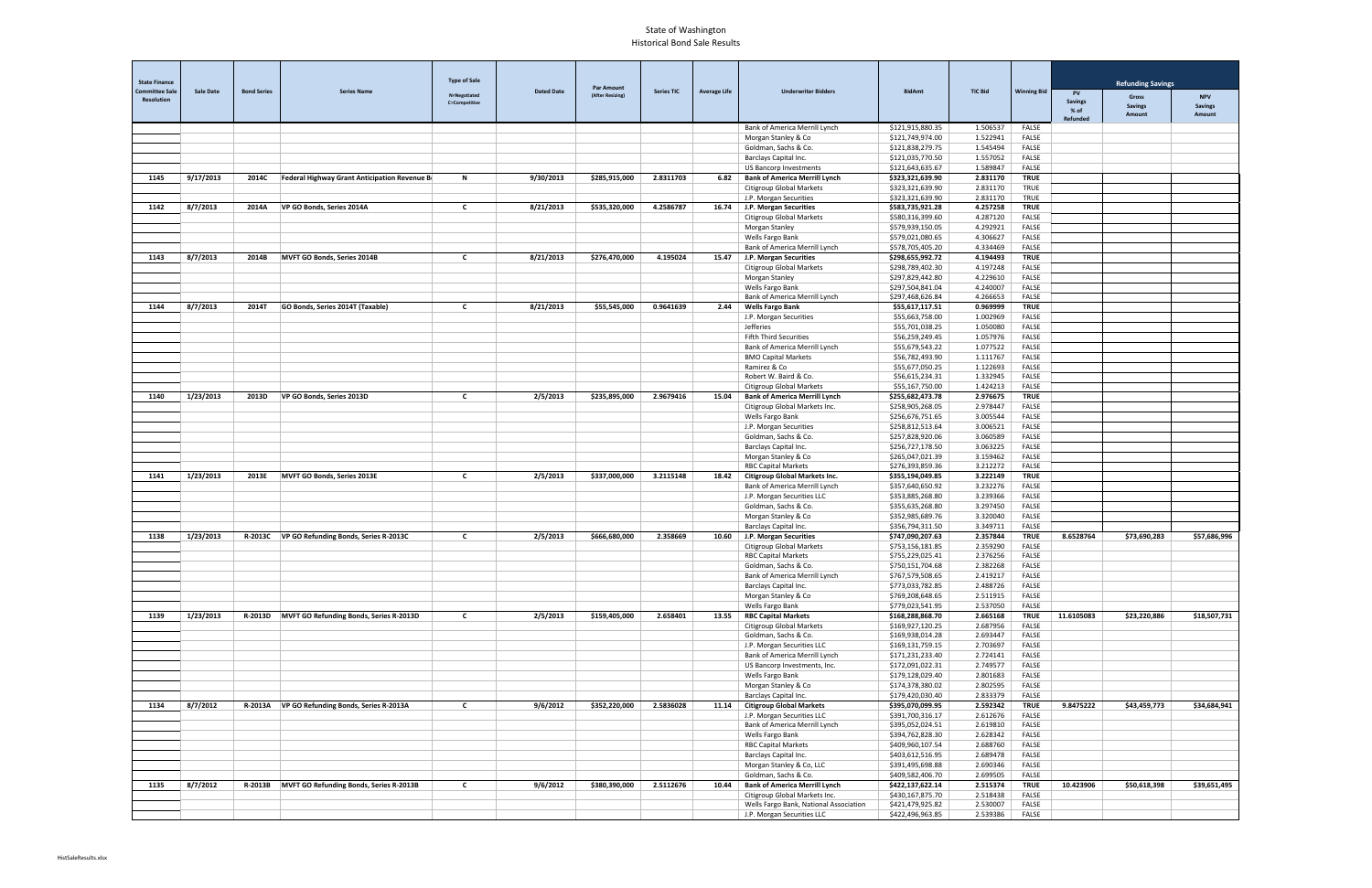| <b>State Finance</b>  |                  |                    |                                                                   | <b>Type of Sale</b>  |                   |                                       |                   |                     |                                                                              |                                      |                      |                             |                        | <b>Refunding Savings</b> |                |
|-----------------------|------------------|--------------------|-------------------------------------------------------------------|----------------------|-------------------|---------------------------------------|-------------------|---------------------|------------------------------------------------------------------------------|--------------------------------------|----------------------|-----------------------------|------------------------|--------------------------|----------------|
| <b>Committee Sale</b> | <b>Sale Date</b> | <b>Bond Series</b> | <b>Series Name</b>                                                | N=Negotiated         | <b>Dated Date</b> | <b>Par Amount</b><br>(After Resizing) | <b>Series TIC</b> | <b>Average Life</b> | <b>Underwriter Bidders</b>                                                   | <b>BidAmt</b>                        | <b>TIC Bid</b>       | <b>Winning Bid</b>          | PV                     | Gross                    | <b>NPV</b>     |
| <b>Resolution</b>     |                  |                    |                                                                   | <b>C=Competitive</b> |                   |                                       |                   |                     |                                                                              |                                      |                      |                             | <b>Savings</b><br>% of | <b>Savings</b>           | <b>Savings</b> |
|                       |                  |                    |                                                                   |                      |                   |                                       |                   |                     | Goldman, Sachs & Co.                                                         | \$438,489,117.12                     | 2.597198             | FALSE                       | Refunded               | Amount                   | Amount         |
|                       |                  |                    |                                                                   |                      |                   |                                       |                   |                     | <b>RBC Capital Markets</b>                                                   | \$438,017,921.48                     | 2.602212             | <b>FALSE</b>                |                        |                          |                |
|                       |                  |                    |                                                                   |                      |                   |                                       |                   |                     | Barclays Capital Inc.                                                        | \$433,422,666.60                     | 2.621992             | <b>FALSE</b>                |                        |                          |                |
|                       |                  |                    |                                                                   |                      |                   |                                       |                   |                     | Morgan Stanley & Co, LLC                                                     | \$420,834,535.26                     | 2.629057             | <b>FALSE</b>                |                        |                          |                |
| 1130                  | 7/18/2012        | 2013A              | VP GO Bonds, Series 2013A                                         | $\mathbf{c}$         | 8/2/2012          | \$273,460,000                         | 3.2786192         |                     | 17.10   Citigroup Global Markets Inc.<br>Barclays Capital Inc.               | \$305,798,357.35<br>\$308,625,002.25 | 3.279359<br>3.302382 | <b>TRUE</b><br><b>FALSE</b> |                        |                          |                |
|                       |                  |                    |                                                                   |                      |                   |                                       |                   |                     | Bank of America Merrill Lynch                                                | \$303,170,286.02                     | 3.309270             | FALSE                       |                        |                          |                |
|                       |                  |                    |                                                                   |                      |                   |                                       |                   |                     | Wells Fargo Bank, National Association                                       | \$308,163,978.99                     | 3.337007             | <b>FALSE</b>                |                        |                          |                |
|                       |                  |                    |                                                                   |                      |                   |                                       |                   |                     | J.P. Morgan Securities LLC                                                   | \$319,369,079.80                     | 3.343889             | FALSE                       |                        |                          |                |
|                       |                  |                    |                                                                   |                      |                   |                                       |                   |                     | Goldman, Sachs & Co.                                                         | \$323,115,922.76                     | 3.375326             | <b>FALSE</b>                |                        |                          |                |
|                       |                  |                    |                                                                   |                      |                   |                                       |                   |                     | Jefferies & Company, Inc.<br><b>RBC Capital Markets</b>                      | \$320,848,959.87<br>\$322,899,925.77 | 3.395257<br>3.415250 | <b>FALSE</b><br>FALSE       |                        |                          |                |
|                       |                  |                    |                                                                   |                      |                   |                                       |                   |                     | Morgan Stanley & Co, LLC                                                     | \$323,209,950.00                     | 3.481379             | FALSE                       |                        |                          |                |
| 1131                  | 7/18/2012        | 2013B-1            | MVFT GO Bonds, Series 2013B-1                                     | $\mathbf{c}$         | 8/2/2012          | \$173,840,000                         | 3.4591282         | 19.25               | <b>Bank of America Merrill Lynch</b>                                         | \$180,311,866.66                     | 3.476462             | <b>TRUE</b>                 |                        |                          |                |
|                       |                  |                    |                                                                   |                      |                   |                                       |                   |                     | Citigroup Global Markets Inc.                                                | \$178,668,694.50                     | 3.488369             | FALSE                       |                        |                          |                |
|                       |                  |                    |                                                                   |                      |                   |                                       |                   |                     | Barclays Capital Inc.                                                        | \$183,643,458.45                     | 3.502678             | FALSE                       |                        |                          |                |
|                       |                  |                    |                                                                   |                      |                   |                                       |                   |                     | Morgan Stanley & Co, LLC                                                     | \$180,508,000.02<br>\$182,429,412.32 | 3.515022<br>3.520007 | <b>FALSE</b><br>FALSE       |                        |                          |                |
|                       |                  |                    |                                                                   |                      |                   |                                       |                   |                     | Wells Fargo Bank, National Association<br>J.P. Morgan Securities LLC         | \$185,142,950.17                     | 3.527438             | FALSE                       |                        |                          |                |
|                       |                  |                    |                                                                   |                      |                   |                                       |                   |                     | <b>RBC Capital Markets</b>                                                   | \$194,330,068.85                     | 3.622118             | FALSE                       |                        |                          |                |
|                       |                  |                    |                                                                   |                      |                   |                                       |                   |                     | Goldman, Sachs & Co.                                                         | \$197,236,382.03                     | 3.664755             | FALSE                       |                        |                          |                |
|                       |                  |                    |                                                                   |                      |                   |                                       |                   |                     | Jefferies & Company, Inc.                                                    | \$196,527,932.80                     | 3.672321             | FALSE                       |                        |                          |                |
| 1129                  | 7/18/2012        | 2013B-2            | MVFT GO Bonds, Series 2013B-2<br>GO Bonds, Series 2013T (Taxable) | N                    | 8/2/2012          | \$31,510,000                          | 2.9598415         | 13.73               | <b>Bank of America Merrill Lynch</b><br><b>Bank of America Merrill Lynch</b> | n/a                                  |                      | <b>TRUE</b><br><b>TRUE</b>  |                        |                          |                |
| 1132                  | 7/18/2012        | 2013T              |                                                                   | $\mathbf{c}$         | 8/2/2012          | \$40,475,000                          | 0.857365          | 3.23                | Wells Fargo Bank, National Association                                       | \$40,530,366.06<br>\$40,473,391.25   | 0.857608<br>0.873272 | <b>FALSE</b>                |                        |                          |                |
|                       |                  |                    |                                                                   |                      |                   |                                       |                   |                     | Piper Jaffray                                                                | \$40,821,999.67                      | 0.928975             | FALSE                       |                        |                          |                |
|                       |                  |                    |                                                                   |                      |                   |                                       |                   |                     | J.P. Morgan Securities LLC                                                   | \$40,548,022.19                      | 0.960302             | FALSE                       |                        |                          |                |
|                       |                  |                    |                                                                   |                      |                   |                                       |                   |                     | Barclays Capital Inc.                                                        | \$40,547,255.95                      | 0.970778             | <b>FALSE</b>                |                        |                          |                |
|                       |                  |                    |                                                                   |                      |                   |                                       |                   |                     | Citigroup Global Markets Inc.                                                | \$40,519,252.30                      | 0.986480             | <b>FALSE</b>                |                        |                          |                |
|                       |                  |                    |                                                                   |                      |                   |                                       |                   |                     | <b>BMO Capital Markets</b><br>Morgan Keegan & Co., Inc.                      | \$40,772,732.63<br>\$41,867,558.86   | 0.991912<br>1.000865 | FALSE<br><b>FALSE</b>       |                        |                          |                |
|                       |                  |                    |                                                                   |                      |                   |                                       |                   |                     | Jefferies & Company, Inc.                                                    | \$40,481,202.77                      | 1.030648             | FALSE                       |                        |                          |                |
|                       |                  |                    |                                                                   |                      |                   |                                       |                   |                     | Ramirez & Co.                                                                | \$40,550,369.79                      | 1.034752             | FALSE                       |                        |                          |                |
|                       |                  |                    |                                                                   |                      |                   |                                       |                   |                     | <b>RBC Capital Markets</b>                                                   | \$40,548,785.24                      | 1.053263             | FALSE                       |                        |                          |                |
|                       |                  |                    |                                                                   |                      |                   |                                       |                   |                     | Goldman, Sachs & Co.                                                         | \$40,529,633.01                      | 1.070779             | <b>FALSE</b>                |                        |                          |                |
|                       |                  |                    |                                                                   |                      |                   |                                       |                   |                     | Morgan Stanley & Co, LLC<br>Robert W. Baird & Co., Inc.                      | \$40,517,939.38<br>\$41,739,106.24   | 1.079660<br>1.098976 | FALSE<br>FALSE              |                        |                          |                |
| 1133                  | 7/18/2012        | R-2013T            | GO Refunding Bonds, Series R-2013T (Taxable)                      | C                    | 7/26/2012         | \$78,295,000                          | 0.4907405         |                     | 1.69 J.P. Morgan Securities LLC                                              | \$78,421,157.25                      | 0.490859             | <b>TRUE</b>                 | 8.2080744              | \$6,437,000              | \$6,391,628    |
|                       |                  |                    |                                                                   |                      |                   |                                       |                   |                     | Wells Fargo Bank, National Association                                       | \$78,336,532.95                      | 0.565736             | FALSE                       |                        |                          |                |
|                       |                  |                    |                                                                   |                      |                   |                                       |                   |                     | Piper Jaffray                                                                | \$78,961,557.99                      | 0.615144             | FALSE                       |                        |                          |                |
|                       |                  |                    |                                                                   |                      |                   |                                       |                   |                     | <b>BMO Capital Markets</b>                                                   | \$78,671,221.74                      | 0.624977             | FALSE                       |                        |                          |                |
|                       |                  |                    |                                                                   |                      |                   |                                       |                   |                     | Jefferies & Company, Inc.<br>Bank of America Merrill Lynch                   | \$78,415,560.51<br>\$78,410,880.75   | 0.627682<br>0.629179 | FALSE<br>FALSE              |                        |                          |                |
|                       |                  |                    |                                                                   |                      |                   |                                       |                   |                     | Citigroup Global Markets Inc.                                                | \$78,404,004.25                      | 0.641665             | <b>FALSE</b>                |                        |                          |                |
|                       |                  |                    |                                                                   |                      |                   |                                       |                   |                     | <b>RBC Capital Markets</b>                                                   | \$78,411,436.21                      | 0.685032             | FALSE                       |                        |                          |                |
|                       |                  |                    |                                                                   |                      |                   |                                       |                   |                     | Barclays Capital Inc.                                                        | \$78,367,130.40                      | 0.695882             | FALSE                       |                        |                          |                |
|                       |                  |                    |                                                                   |                      |                   |                                       |                   |                     | Morgan Keegan & Co., Inc.                                                    | \$80,102,842.22                      | 0.745775             | FALSE                       |                        |                          |                |
|                       |                  |                    |                                                                   |                      |                   |                                       |                   |                     | Morgan Stanley & Co, LLC<br>Ramirez & Co.                                    | \$78,235,794.98<br>\$78,240,958.99   | 0.832395<br>0.936384 | FALSE<br>FALSE              |                        |                          |                |
| 1126                  | 5/22/2012        | 2012F              | Federal Highway Grant Anticipation Revenue Bo                     | N                    | 6/6/2012          | \$500,400,000                         | 2.234663          | 8.14                | <b>Bank of America Merrill Lynch</b>                                         | \$600,505,566.90                     | 2.234663             | <b>TRUE</b>                 |                        |                          |                |
|                       |                  |                    |                                                                   |                      |                   |                                       |                   |                     | Citigroup Global Markets                                                     | \$600,505,566.90                     | 2.234663             | <b>TRUE</b>                 |                        |                          |                |
|                       |                  |                    |                                                                   |                      |                   |                                       |                   |                     | J.P. Morgan Securities                                                       | \$600,505,566.90                     | 2.234663             | TRUE                        |                        |                          |                |
| 1123                  | 2/28/2012        | 2012D              | VP GO Bonds, Series 2012D                                         | C                    | 3/9/2012          | \$362,560,000                         | 3.3467489         |                     | 15.11   Citigroup Global Markets<br>Wells Fargo Bank                         | \$403,726,799.40<br>\$394,795,116.59 | 3.351408<br>3.360007 | <b>TRUE</b><br>FALSE        |                        |                          |                |
|                       |                  |                    |                                                                   |                      |                   |                                       |                   |                     | J.P. Morgan Securities                                                       | \$406,442,250.98                     | 3.360327             | FALSE                       |                        |                          |                |
|                       |                  |                    |                                                                   |                      |                   |                                       |                   |                     | Bank of America Merrill Lynch                                                | \$407,994,642.62                     | 3.372562             | FALSE                       |                        |                          |                |
|                       |                  |                    |                                                                   |                      |                   |                                       |                   |                     | <b>RBC Capital Markets</b>                                                   | \$410,618,972.84                     | 3.399862             | FALSE                       |                        |                          |                |
|                       |                  |                    |                                                                   |                      |                   |                                       |                   |                     | <b>Barclays Capital</b>                                                      | \$406,267,325.25                     | 3.456937             | FALSE                       |                        |                          |                |
|                       |                  |                    |                                                                   |                      |                   |                                       |                   |                     | Goldman, Sachs & Co                                                          | \$412,463,696.47                     | 3.471953             | FALSE                       |                        |                          |                |
|                       |                  |                    |                                                                   |                      |                   |                                       |                   |                     | Morgan Stanley<br>Jefferies & Company                                        | \$416,240,334.30<br>\$413,357,048.22 | 3.498341<br>3.537504 | FALSE<br>FALSE              |                        |                          |                |
| 1124                  | 2/28/2012        | 2012E              | MVFT GO Bonds, Series 2012E                                       | $\mathsf{C}$         | 3/9/2012          | \$201,065,000                         | 3.5154043         | 18.54               | <b>Bank of America Merrill Lynch</b>                                         | \$211,847,149.93                     | 3.522395             | <b>TRUE</b>                 |                        |                          |                |
|                       |                  |                    |                                                                   |                      |                   |                                       |                   |                     | J.P. Morgan Securities                                                       | \$211,797,829.51                     | 3.575572             | FALSE                       |                        |                          |                |
|                       |                  |                    |                                                                   |                      |                   |                                       |                   |                     | Wells Fargo Bank                                                             | \$211,192,950.00                     | 3.599007             | FALSE                       |                        |                          |                |
|                       |                  |                    |                                                                   |                      |                   |                                       |                   |                     | Citigroup Global Markets                                                     | \$215,908,730.55                     | 3.670257             | FALSE                       |                        |                          |                |
|                       |                  |                    |                                                                   |                      |                   |                                       |                   |                     | Goldman, Sachs & Co.<br><b>Barclays Capital</b>                              | \$213,378,075.25<br>\$214,569,527.20 | 3.685015<br>3.687806 | FALSE<br>FALSE              |                        |                          |                |
|                       |                  |                    |                                                                   |                      |                   |                                       |                   |                     | <b>RBC Capital Markets</b>                                                   | \$220,487,402.81                     | 3.743833             | FALSE                       |                        |                          |                |
|                       |                  |                    |                                                                   |                      |                   |                                       |                   |                     | Morgan Stanley                                                               | \$222,357,493.59                     | 3.803231             | FALSE                       |                        |                          |                |
| 1121                  | 1/31/2012        |                    | R-2012C VP GO Refunding Bonds, Series R-2012C                     | $\mathbf{c}$         | 2/21/2012         | \$733,705,000                         | 2.617775          |                     | 12.24   Bank of America Merrill Lynch                                        | \$849,442,406.67                     | 2.622648             | <b>TRUE</b>                 | 15.631114              | \$145,607,951            | \$114,686,266  |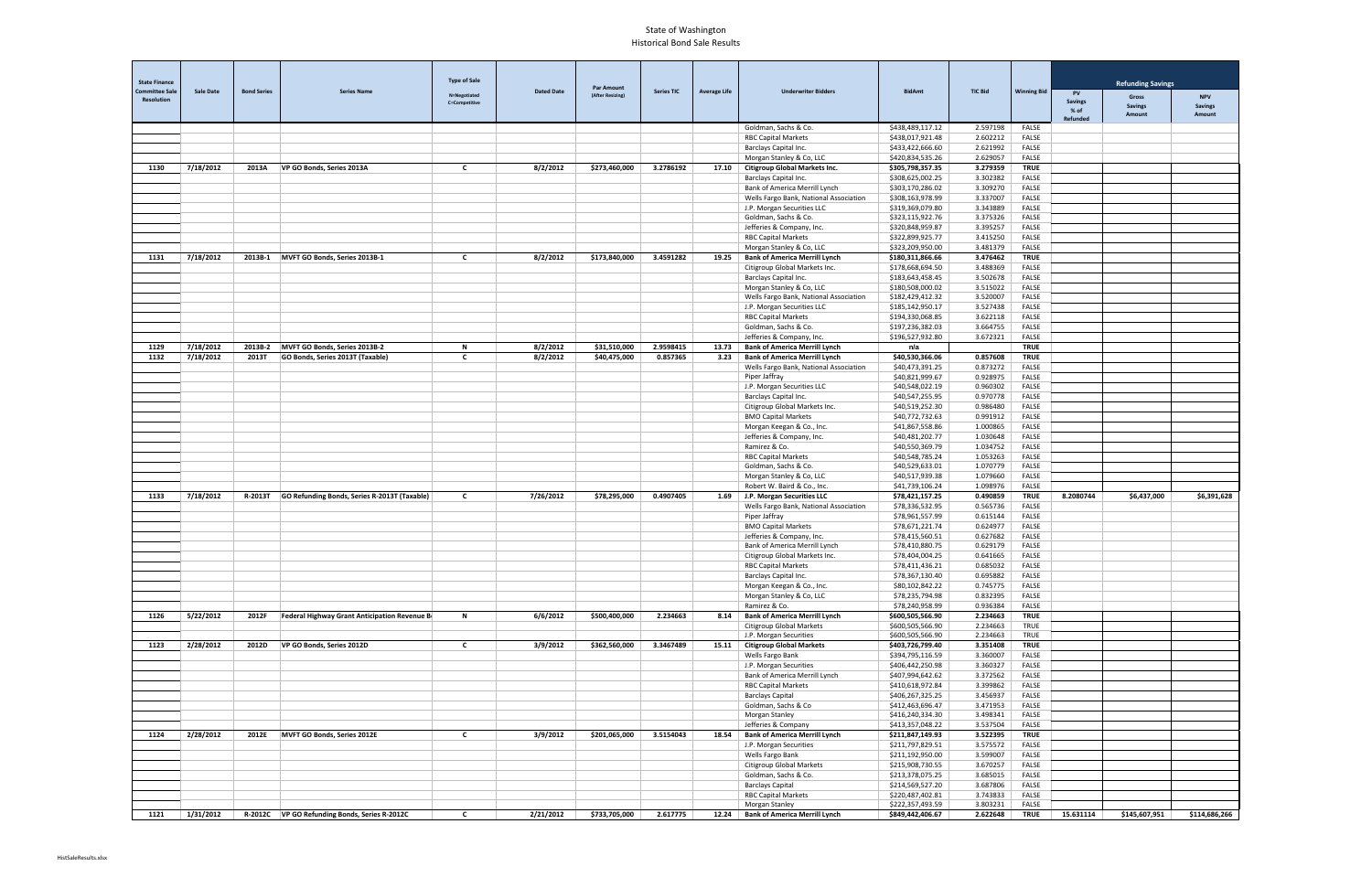| <b>State Finance</b><br><b>Refunding Savings</b><br><b>Par Amount</b><br><b>Committee Sale</b><br><b>Sale Date</b><br><b>Bond Series</b><br><b>Series Name</b><br><b>Dated Date</b><br><b>Series TIC</b><br><b>Average Life</b><br><b>Underwriter Bidders</b><br><b>BidAmt</b><br><b>TIC Bid</b><br><b>Winning Bid</b><br><b>PV</b><br>N=Negotiated<br>(After Resizing)<br><b>NPV</b><br>Gross<br><b>Resolution</b><br><b>Savings</b><br><b>C=Competitive</b><br><b>Savings</b><br><b>Savings</b><br>$%$ of<br>Amount<br>Amount<br>Refunded<br>2.650658<br>Citigroup Global Markets Inc.<br>\$846,413,193.25<br>FALSE<br><b>FALSE</b><br>\$857,494,164.55<br>2.657465<br>Barclays Capital, Inc.<br>\$840,274,598.10<br>2.665430<br>FALSE<br>Wells Fargo Bank<br>J.P. Morgan Securities LLC<br>\$857,165,923.40<br>2.670127<br><b>FALSE</b><br>Goldman, Sachs & Co.<br>\$862,182,140.08<br>2.689808<br>FALSE<br>2.695772<br>FALSE<br>Morgan Stanley & Co<br>\$853,397,355.08<br>\$842,677,483.15<br>2.743314<br>FALSE<br>Jefferies & Company<br><b>RBC Capital Markets</b><br>\$863,938,005.91<br>2.751001<br><b>FALSE</b><br>1/31/2012<br>R-2012D MVFT GO Refunding Bonds, Series R-2012D<br>2/21/2012<br>\$271,055,000<br>2.569222<br><b>Wells Fargo Bank</b><br>\$311,206,168.17<br>2.570007<br><b>TRUE</b><br>14.938814<br>\$50,396,398<br>\$40,492,402<br>1122<br>C<br>11.85<br>Citigroup Global Markets<br>\$311,276,642.35<br>2.571696<br>FALSE<br>\$305,046,089.08<br>2.572338<br>FALSE<br>Goldman, Sachs & Co<br>J.P. Morgan Securities LLC<br>\$315,899,724.60<br>2.583518<br>FALSE<br>2.591510<br>FALSE<br>Bank of America Merrill Lynch<br>\$306,159,678.71<br>2.603280<br>FALSE<br>Barclays Capital, Inc<br>\$315,630,279.00<br><b>RBC Capital Markets</b><br>\$318,280,018.11<br>2.648431<br>FALSE<br>\$306,010,698.04<br>2.652141<br>FALSE<br>Morgan Stanley & Co Inc.<br>10/13/2011<br>MVFT GO Bonds, Series 2012C (SR 520 Corridor<br>N<br>10/31/2011<br>\$518,775,000<br>4.3110095<br>20.08<br><b>Citigroup Global Markets</b><br>\$565,754,640.03<br>4.311010<br><b>TRUE</b><br>1118<br>2012C<br>J.P. Morgan Securities LLC<br>\$565,754,640.03<br>4.311010<br><b>TRUE</b><br>10/13/2011<br>R-2012A   VP GO Refunding Bonds, Series R-2012A<br>\$461,380,000<br>2.5114004<br>6.03 J.P. Morgan Securities Inc.<br>\$520,555,543.49<br>2.511400<br><b>TRUE</b><br>10.548205<br>\$48,667,309<br>1119<br>N<br>11/9/2011<br>\$58,439,978<br>Citigroup Global Markets Inc.<br>\$520,555,543.49<br>2.511400<br>TRUE<br>\$520,555,543.49<br><b>FALSE</b><br>Barclays Capital, Inc.<br>\$520,555,543.49<br><b>FALSE</b><br>Goldman, Sachs & Co.<br>Merrill Lynch & Co.<br>\$520,555,543.49<br><b>FALSE</b><br><b>FALSE</b><br>Morgan Stanley & Co Inc.<br>\$520,555,543.49<br><b>TRUE</b><br>10/13/2011<br>\$42,330,000<br>3.3024813<br>J.P. Morgan Securities Inc.<br>\$47,869,356.06<br>3.302481<br>6.950002<br>\$3,865,887<br>1120<br>R-2012B MVFT GO Refunding Bonds, Series R-2012B<br>N<br>11/9/2011<br>10.33<br>\$2,941,936<br>TRUE<br>Citigroup Global Markets Inc.<br>\$47,869,356.06<br>3.302481<br>\$47,869,356.06<br><b>FALSE</b><br>Barclays Capital, Inc.<br><b>FALSE</b><br>Goldman, Sachs & Co.<br>\$47,869,356.06<br>\$47,869,356.06<br><b>FALSE</b><br>Merrill Lynch & Co.<br>Morgan Stanley & Co Inc.<br>\$47,869,356.06<br>FALSE<br>7/20/2011<br>VP GO Bonds, Series 2012A<br>\$390,845,000<br>4.0449254<br><b>Citigroup Global Markets</b><br>\$422,085,078.55<br>4.052596<br><b>TRUE</b><br>1111<br>2012A<br>C<br>8/1/2011<br>16.37<br>\$417,110,065.60<br>FALSE<br>Banc of America Merrill Lynch<br>4.076673<br>Goldman, Sachs & Co.<br>\$419,466,780.40<br>4.089572<br>FALSE<br>4.110007<br>FALSE<br>Wells Fargo Bank<br>\$424,202,856.79<br>4.117114<br>FALSE<br>J.P. Morgan Securities LLC<br>\$426,753,135.42<br>\$425,377,917.75<br>4.138100<br>FALSE<br>Barclays Capital, Inc.<br>Morgan Stanley & Co Inc<br>\$424,900,900.26<br>4.155822<br>FALSE<br><b>RBC Capital Markets</b><br>\$424,770,267.98<br>4.158588<br>FALSE<br>4.2532726<br>$\overline{$}244,554,994.63$<br>4.261237<br><b>TRUE</b><br>7/20/2011<br>2012B-1<br>MVFT GO Bonds, Series 2012B-1<br>$\mathsf{C}$<br>8/1/2011<br>\$238,375,000<br><b>Banc of America Merrill Lynch</b><br>1112<br>17.97<br>Goldman, Sachs & Co.<br>\$248,847,601.71<br>4.286273<br>FALSE<br>Wells Fargo Bank<br>\$248,982,023.12<br>4.296007<br>FALSE<br>4.296096<br>FALSE<br>Citigroup Global Markets Inc.<br>\$249,145,828.45<br>J.P. Morgan Securities LLC<br>\$247,882,156.87<br>4.296171<br>FALSE<br>4.314623<br><b>FALSE</b><br>Barclays Capital, Inc.<br>\$247,282,081.35<br>Morgan Stanley & Co Inc.<br>\$249,121,570.10<br>4.330731<br>FALSE<br><b>RBC Capital Markets</b><br>\$248,388,959.72<br>4.347106<br>FALSE<br>Jefferies & Company, Inc.<br>\$248,710,246.94<br>4.364291<br>FALSE<br>7/20/2011<br>\$27,740,000<br>0.675829<br><b>TRUE</b><br>1113<br>2012T<br>GO Bonds, Series 2012T (Taxable)<br>$\mathsf{c}$<br>8/1/2011<br>1.95 J.P. Morgan Securities LLC<br>0.681750<br>\$27,867,783.45<br>Wells Fargo Bank<br>\$27,859,668.75<br>0.752982<br>FALSE<br>FALSE<br>Morgan Stanley & Co Inc<br>0.754894<br>\$28,074,360.11<br>FALSE<br>Citigroup Global Markets Inc.<br>\$27,855,487.50<br>0.768108<br>FALSE<br>Goldman, Sachs & Co.<br>\$27,856,543.74<br>0.827597<br><b>BMO Capital Markets</b><br>\$28,424,272.54<br>0.850222<br>FALSE<br>0.855196<br>FALSE<br>Jefferies & Company<br>\$28,404,694.20<br>Banc of America Merrill Lynch<br>\$27,856,881.25<br>0.864944<br>FALSE<br><b>RBC Capital Markets</b><br>0.870866<br>FALSE<br>\$27,857,717.50<br>Robert W. Baird & Co., Inc.<br>\$28,391,575.84<br>0.878932<br>FALSE<br>FALSE<br>Ramirez & Co.<br>\$27,844,337.50<br>0.891793<br>FALSE<br>Barclays Capital, Inc.<br>\$27,820,086.25<br>0.931171<br>FALSE<br>Piper Jaffray<br>1.099297<br>\$27,781,367.51<br>FALSE<br>D.A. Davidson & Co.<br>\$27,841,470.25<br>1.157867<br>BOSC, Inc<br>FALSE<br>\$27,805,579.99<br>1.194191<br>1/19/2011<br>$\mathbf{c}$<br>\$361,950,000<br>4.9756738<br><b>Banc of America Merrill Lynch</b><br><b>TRUE</b><br>1105<br>2011B<br>VP GO Bonds, Series 2011B<br>2/2/2011<br>17.90<br>\$370,177,950.91<br>4.977462<br>Citigroup Global Markets<br>FALSE<br>\$368,969,832.40<br>4.978469<br>J.P. Morgan Securities<br>FALSE<br>\$369,452,443.18<br>4.986359<br>Wells Fargo Bank<br>\$366,351,096.45<br>4.999469<br>FALSE<br>Goldman, Sachs & Co<br>\$371,452,847.98<br>5.042602<br>FALSE<br>Morgan Stanley & Co Inc<br>\$371,547,821.03<br>5.049789<br>FALSE<br>\$367,742,428.78<br>5.057419<br>FALSE<br>Jefferies & Company |  |  |                     |  |  |                         |                  |          |       |  |  |
|-----------------------------------------------------------------------------------------------------------------------------------------------------------------------------------------------------------------------------------------------------------------------------------------------------------------------------------------------------------------------------------------------------------------------------------------------------------------------------------------------------------------------------------------------------------------------------------------------------------------------------------------------------------------------------------------------------------------------------------------------------------------------------------------------------------------------------------------------------------------------------------------------------------------------------------------------------------------------------------------------------------------------------------------------------------------------------------------------------------------------------------------------------------------------------------------------------------------------------------------------------------------------------------------------------------------------------------------------------------------------------------------------------------------------------------------------------------------------------------------------------------------------------------------------------------------------------------------------------------------------------------------------------------------------------------------------------------------------------------------------------------------------------------------------------------------------------------------------------------------------------------------------------------------------------------------------------------------------------------------------------------------------------------------------------------------------------------------------------------------------------------------------------------------------------------------------------------------------------------------------------------------------------------------------------------------------------------------------------------------------------------------------------------------------------------------------------------------------------------------------------------------------------------------------------------------------------------------------------------------------------------------------------------------------------------------------------------------------------------------------------------------------------------------------------------------------------------------------------------------------------------------------------------------------------------------------------------------------------------------------------------------------------------------------------------------------------------------------------------------------------------------------------------------------------------------------------------------------------------------------------------------------------------------------------------------------------------------------------------------------------------------------------------------------------------------------------------------------------------------------------------------------------------------------------------------------------------------------------------------------------------------------------------------------------------------------------------------------------------------------------------------------------------------------------------------------------------------------------------------------------------------------------------------------------------------------------------------------------------------------------------------------------------------------------------------------------------------------------------------------------------------------------------------------------------------------------------------------------------------------------------------------------------------------------------------------------------------------------------------------------------------------------------------------------------------------------------------------------------------------------------------------------------------------------------------------------------------------------------------------------------------------------------------------------------------------------------------------------------------------------------------------------------------------------------------------------------------------------------------------------------------------------------------------------------------------------------------------------------------------------------------------------------------------------------------------------------------------------------------------------------------------------------------------------------------------------------------------------------------------------------------------------------------------------------------------------------------------------------------------------------------------------------------------------------------------------------------------------------------------------------------------------------------------------------------------------------------------------------------------------------------------------------------------------------------------------------------------------------------------------------------------------------------------------------------------------------------------------------------------------------------------------------------------------------------------------------------------------------------------------------------------------------------------------------------------------------------------------------------------------------------------------------------------------------------------------------------------------------------------------------------------------------------------------------------------------------------------------------------------------------------------------------------------------------------------------------------------------------------------------------------------------------------------------------------------------------------------------------------------------------------------------------------------|--|--|---------------------|--|--|-------------------------|------------------|----------|-------|--|--|
|                                                                                                                                                                                                                                                                                                                                                                                                                                                                                                                                                                                                                                                                                                                                                                                                                                                                                                                                                                                                                                                                                                                                                                                                                                                                                                                                                                                                                                                                                                                                                                                                                                                                                                                                                                                                                                                                                                                                                                                                                                                                                                                                                                                                                                                                                                                                                                                                                                                                                                                                                                                                                                                                                                                                                                                                                                                                                                                                                                                                                                                                                                                                                                                                                                                                                                                                                                                                                                                                                                                                                                                                                                                                                                                                                                                                                                                                                                                                                                                                                                                                                                                                                                                                                                                                                                                                                                                                                                                                                                                                                                                                                                                                                                                                                                                                                                                                                                                                                                                                                                                                                                                                                                                                                                                                                                                                                                                                                                                                                                                                                                                                                                                                                                                                                                                                                                                                                                                                                                                                                                                                                                                                                                                                                                                                                                                                                                                                                                                                                                                                                                                                                                                                       |  |  | <b>Type of Sale</b> |  |  |                         |                  |          |       |  |  |
|                                                                                                                                                                                                                                                                                                                                                                                                                                                                                                                                                                                                                                                                                                                                                                                                                                                                                                                                                                                                                                                                                                                                                                                                                                                                                                                                                                                                                                                                                                                                                                                                                                                                                                                                                                                                                                                                                                                                                                                                                                                                                                                                                                                                                                                                                                                                                                                                                                                                                                                                                                                                                                                                                                                                                                                                                                                                                                                                                                                                                                                                                                                                                                                                                                                                                                                                                                                                                                                                                                                                                                                                                                                                                                                                                                                                                                                                                                                                                                                                                                                                                                                                                                                                                                                                                                                                                                                                                                                                                                                                                                                                                                                                                                                                                                                                                                                                                                                                                                                                                                                                                                                                                                                                                                                                                                                                                                                                                                                                                                                                                                                                                                                                                                                                                                                                                                                                                                                                                                                                                                                                                                                                                                                                                                                                                                                                                                                                                                                                                                                                                                                                                                                                       |  |  |                     |  |  |                         |                  |          |       |  |  |
|                                                                                                                                                                                                                                                                                                                                                                                                                                                                                                                                                                                                                                                                                                                                                                                                                                                                                                                                                                                                                                                                                                                                                                                                                                                                                                                                                                                                                                                                                                                                                                                                                                                                                                                                                                                                                                                                                                                                                                                                                                                                                                                                                                                                                                                                                                                                                                                                                                                                                                                                                                                                                                                                                                                                                                                                                                                                                                                                                                                                                                                                                                                                                                                                                                                                                                                                                                                                                                                                                                                                                                                                                                                                                                                                                                                                                                                                                                                                                                                                                                                                                                                                                                                                                                                                                                                                                                                                                                                                                                                                                                                                                                                                                                                                                                                                                                                                                                                                                                                                                                                                                                                                                                                                                                                                                                                                                                                                                                                                                                                                                                                                                                                                                                                                                                                                                                                                                                                                                                                                                                                                                                                                                                                                                                                                                                                                                                                                                                                                                                                                                                                                                                                                       |  |  |                     |  |  |                         |                  |          |       |  |  |
|                                                                                                                                                                                                                                                                                                                                                                                                                                                                                                                                                                                                                                                                                                                                                                                                                                                                                                                                                                                                                                                                                                                                                                                                                                                                                                                                                                                                                                                                                                                                                                                                                                                                                                                                                                                                                                                                                                                                                                                                                                                                                                                                                                                                                                                                                                                                                                                                                                                                                                                                                                                                                                                                                                                                                                                                                                                                                                                                                                                                                                                                                                                                                                                                                                                                                                                                                                                                                                                                                                                                                                                                                                                                                                                                                                                                                                                                                                                                                                                                                                                                                                                                                                                                                                                                                                                                                                                                                                                                                                                                                                                                                                                                                                                                                                                                                                                                                                                                                                                                                                                                                                                                                                                                                                                                                                                                                                                                                                                                                                                                                                                                                                                                                                                                                                                                                                                                                                                                                                                                                                                                                                                                                                                                                                                                                                                                                                                                                                                                                                                                                                                                                                                                       |  |  |                     |  |  |                         |                  |          |       |  |  |
|                                                                                                                                                                                                                                                                                                                                                                                                                                                                                                                                                                                                                                                                                                                                                                                                                                                                                                                                                                                                                                                                                                                                                                                                                                                                                                                                                                                                                                                                                                                                                                                                                                                                                                                                                                                                                                                                                                                                                                                                                                                                                                                                                                                                                                                                                                                                                                                                                                                                                                                                                                                                                                                                                                                                                                                                                                                                                                                                                                                                                                                                                                                                                                                                                                                                                                                                                                                                                                                                                                                                                                                                                                                                                                                                                                                                                                                                                                                                                                                                                                                                                                                                                                                                                                                                                                                                                                                                                                                                                                                                                                                                                                                                                                                                                                                                                                                                                                                                                                                                                                                                                                                                                                                                                                                                                                                                                                                                                                                                                                                                                                                                                                                                                                                                                                                                                                                                                                                                                                                                                                                                                                                                                                                                                                                                                                                                                                                                                                                                                                                                                                                                                                                                       |  |  |                     |  |  |                         |                  |          |       |  |  |
|                                                                                                                                                                                                                                                                                                                                                                                                                                                                                                                                                                                                                                                                                                                                                                                                                                                                                                                                                                                                                                                                                                                                                                                                                                                                                                                                                                                                                                                                                                                                                                                                                                                                                                                                                                                                                                                                                                                                                                                                                                                                                                                                                                                                                                                                                                                                                                                                                                                                                                                                                                                                                                                                                                                                                                                                                                                                                                                                                                                                                                                                                                                                                                                                                                                                                                                                                                                                                                                                                                                                                                                                                                                                                                                                                                                                                                                                                                                                                                                                                                                                                                                                                                                                                                                                                                                                                                                                                                                                                                                                                                                                                                                                                                                                                                                                                                                                                                                                                                                                                                                                                                                                                                                                                                                                                                                                                                                                                                                                                                                                                                                                                                                                                                                                                                                                                                                                                                                                                                                                                                                                                                                                                                                                                                                                                                                                                                                                                                                                                                                                                                                                                                                                       |  |  |                     |  |  |                         |                  |          |       |  |  |
|                                                                                                                                                                                                                                                                                                                                                                                                                                                                                                                                                                                                                                                                                                                                                                                                                                                                                                                                                                                                                                                                                                                                                                                                                                                                                                                                                                                                                                                                                                                                                                                                                                                                                                                                                                                                                                                                                                                                                                                                                                                                                                                                                                                                                                                                                                                                                                                                                                                                                                                                                                                                                                                                                                                                                                                                                                                                                                                                                                                                                                                                                                                                                                                                                                                                                                                                                                                                                                                                                                                                                                                                                                                                                                                                                                                                                                                                                                                                                                                                                                                                                                                                                                                                                                                                                                                                                                                                                                                                                                                                                                                                                                                                                                                                                                                                                                                                                                                                                                                                                                                                                                                                                                                                                                                                                                                                                                                                                                                                                                                                                                                                                                                                                                                                                                                                                                                                                                                                                                                                                                                                                                                                                                                                                                                                                                                                                                                                                                                                                                                                                                                                                                                                       |  |  |                     |  |  |                         |                  |          |       |  |  |
|                                                                                                                                                                                                                                                                                                                                                                                                                                                                                                                                                                                                                                                                                                                                                                                                                                                                                                                                                                                                                                                                                                                                                                                                                                                                                                                                                                                                                                                                                                                                                                                                                                                                                                                                                                                                                                                                                                                                                                                                                                                                                                                                                                                                                                                                                                                                                                                                                                                                                                                                                                                                                                                                                                                                                                                                                                                                                                                                                                                                                                                                                                                                                                                                                                                                                                                                                                                                                                                                                                                                                                                                                                                                                                                                                                                                                                                                                                                                                                                                                                                                                                                                                                                                                                                                                                                                                                                                                                                                                                                                                                                                                                                                                                                                                                                                                                                                                                                                                                                                                                                                                                                                                                                                                                                                                                                                                                                                                                                                                                                                                                                                                                                                                                                                                                                                                                                                                                                                                                                                                                                                                                                                                                                                                                                                                                                                                                                                                                                                                                                                                                                                                                                                       |  |  |                     |  |  |                         |                  |          |       |  |  |
|                                                                                                                                                                                                                                                                                                                                                                                                                                                                                                                                                                                                                                                                                                                                                                                                                                                                                                                                                                                                                                                                                                                                                                                                                                                                                                                                                                                                                                                                                                                                                                                                                                                                                                                                                                                                                                                                                                                                                                                                                                                                                                                                                                                                                                                                                                                                                                                                                                                                                                                                                                                                                                                                                                                                                                                                                                                                                                                                                                                                                                                                                                                                                                                                                                                                                                                                                                                                                                                                                                                                                                                                                                                                                                                                                                                                                                                                                                                                                                                                                                                                                                                                                                                                                                                                                                                                                                                                                                                                                                                                                                                                                                                                                                                                                                                                                                                                                                                                                                                                                                                                                                                                                                                                                                                                                                                                                                                                                                                                                                                                                                                                                                                                                                                                                                                                                                                                                                                                                                                                                                                                                                                                                                                                                                                                                                                                                                                                                                                                                                                                                                                                                                                                       |  |  |                     |  |  |                         |                  |          |       |  |  |
|                                                                                                                                                                                                                                                                                                                                                                                                                                                                                                                                                                                                                                                                                                                                                                                                                                                                                                                                                                                                                                                                                                                                                                                                                                                                                                                                                                                                                                                                                                                                                                                                                                                                                                                                                                                                                                                                                                                                                                                                                                                                                                                                                                                                                                                                                                                                                                                                                                                                                                                                                                                                                                                                                                                                                                                                                                                                                                                                                                                                                                                                                                                                                                                                                                                                                                                                                                                                                                                                                                                                                                                                                                                                                                                                                                                                                                                                                                                                                                                                                                                                                                                                                                                                                                                                                                                                                                                                                                                                                                                                                                                                                                                                                                                                                                                                                                                                                                                                                                                                                                                                                                                                                                                                                                                                                                                                                                                                                                                                                                                                                                                                                                                                                                                                                                                                                                                                                                                                                                                                                                                                                                                                                                                                                                                                                                                                                                                                                                                                                                                                                                                                                                                                       |  |  |                     |  |  |                         |                  |          |       |  |  |
|                                                                                                                                                                                                                                                                                                                                                                                                                                                                                                                                                                                                                                                                                                                                                                                                                                                                                                                                                                                                                                                                                                                                                                                                                                                                                                                                                                                                                                                                                                                                                                                                                                                                                                                                                                                                                                                                                                                                                                                                                                                                                                                                                                                                                                                                                                                                                                                                                                                                                                                                                                                                                                                                                                                                                                                                                                                                                                                                                                                                                                                                                                                                                                                                                                                                                                                                                                                                                                                                                                                                                                                                                                                                                                                                                                                                                                                                                                                                                                                                                                                                                                                                                                                                                                                                                                                                                                                                                                                                                                                                                                                                                                                                                                                                                                                                                                                                                                                                                                                                                                                                                                                                                                                                                                                                                                                                                                                                                                                                                                                                                                                                                                                                                                                                                                                                                                                                                                                                                                                                                                                                                                                                                                                                                                                                                                                                                                                                                                                                                                                                                                                                                                                                       |  |  |                     |  |  |                         |                  |          |       |  |  |
|                                                                                                                                                                                                                                                                                                                                                                                                                                                                                                                                                                                                                                                                                                                                                                                                                                                                                                                                                                                                                                                                                                                                                                                                                                                                                                                                                                                                                                                                                                                                                                                                                                                                                                                                                                                                                                                                                                                                                                                                                                                                                                                                                                                                                                                                                                                                                                                                                                                                                                                                                                                                                                                                                                                                                                                                                                                                                                                                                                                                                                                                                                                                                                                                                                                                                                                                                                                                                                                                                                                                                                                                                                                                                                                                                                                                                                                                                                                                                                                                                                                                                                                                                                                                                                                                                                                                                                                                                                                                                                                                                                                                                                                                                                                                                                                                                                                                                                                                                                                                                                                                                                                                                                                                                                                                                                                                                                                                                                                                                                                                                                                                                                                                                                                                                                                                                                                                                                                                                                                                                                                                                                                                                                                                                                                                                                                                                                                                                                                                                                                                                                                                                                                                       |  |  |                     |  |  |                         |                  |          |       |  |  |
|                                                                                                                                                                                                                                                                                                                                                                                                                                                                                                                                                                                                                                                                                                                                                                                                                                                                                                                                                                                                                                                                                                                                                                                                                                                                                                                                                                                                                                                                                                                                                                                                                                                                                                                                                                                                                                                                                                                                                                                                                                                                                                                                                                                                                                                                                                                                                                                                                                                                                                                                                                                                                                                                                                                                                                                                                                                                                                                                                                                                                                                                                                                                                                                                                                                                                                                                                                                                                                                                                                                                                                                                                                                                                                                                                                                                                                                                                                                                                                                                                                                                                                                                                                                                                                                                                                                                                                                                                                                                                                                                                                                                                                                                                                                                                                                                                                                                                                                                                                                                                                                                                                                                                                                                                                                                                                                                                                                                                                                                                                                                                                                                                                                                                                                                                                                                                                                                                                                                                                                                                                                                                                                                                                                                                                                                                                                                                                                                                                                                                                                                                                                                                                                                       |  |  |                     |  |  |                         |                  |          |       |  |  |
|                                                                                                                                                                                                                                                                                                                                                                                                                                                                                                                                                                                                                                                                                                                                                                                                                                                                                                                                                                                                                                                                                                                                                                                                                                                                                                                                                                                                                                                                                                                                                                                                                                                                                                                                                                                                                                                                                                                                                                                                                                                                                                                                                                                                                                                                                                                                                                                                                                                                                                                                                                                                                                                                                                                                                                                                                                                                                                                                                                                                                                                                                                                                                                                                                                                                                                                                                                                                                                                                                                                                                                                                                                                                                                                                                                                                                                                                                                                                                                                                                                                                                                                                                                                                                                                                                                                                                                                                                                                                                                                                                                                                                                                                                                                                                                                                                                                                                                                                                                                                                                                                                                                                                                                                                                                                                                                                                                                                                                                                                                                                                                                                                                                                                                                                                                                                                                                                                                                                                                                                                                                                                                                                                                                                                                                                                                                                                                                                                                                                                                                                                                                                                                                                       |  |  |                     |  |  |                         |                  |          |       |  |  |
|                                                                                                                                                                                                                                                                                                                                                                                                                                                                                                                                                                                                                                                                                                                                                                                                                                                                                                                                                                                                                                                                                                                                                                                                                                                                                                                                                                                                                                                                                                                                                                                                                                                                                                                                                                                                                                                                                                                                                                                                                                                                                                                                                                                                                                                                                                                                                                                                                                                                                                                                                                                                                                                                                                                                                                                                                                                                                                                                                                                                                                                                                                                                                                                                                                                                                                                                                                                                                                                                                                                                                                                                                                                                                                                                                                                                                                                                                                                                                                                                                                                                                                                                                                                                                                                                                                                                                                                                                                                                                                                                                                                                                                                                                                                                                                                                                                                                                                                                                                                                                                                                                                                                                                                                                                                                                                                                                                                                                                                                                                                                                                                                                                                                                                                                                                                                                                                                                                                                                                                                                                                                                                                                                                                                                                                                                                                                                                                                                                                                                                                                                                                                                                                                       |  |  |                     |  |  |                         |                  |          |       |  |  |
|                                                                                                                                                                                                                                                                                                                                                                                                                                                                                                                                                                                                                                                                                                                                                                                                                                                                                                                                                                                                                                                                                                                                                                                                                                                                                                                                                                                                                                                                                                                                                                                                                                                                                                                                                                                                                                                                                                                                                                                                                                                                                                                                                                                                                                                                                                                                                                                                                                                                                                                                                                                                                                                                                                                                                                                                                                                                                                                                                                                                                                                                                                                                                                                                                                                                                                                                                                                                                                                                                                                                                                                                                                                                                                                                                                                                                                                                                                                                                                                                                                                                                                                                                                                                                                                                                                                                                                                                                                                                                                                                                                                                                                                                                                                                                                                                                                                                                                                                                                                                                                                                                                                                                                                                                                                                                                                                                                                                                                                                                                                                                                                                                                                                                                                                                                                                                                                                                                                                                                                                                                                                                                                                                                                                                                                                                                                                                                                                                                                                                                                                                                                                                                                                       |  |  |                     |  |  |                         |                  |          |       |  |  |
|                                                                                                                                                                                                                                                                                                                                                                                                                                                                                                                                                                                                                                                                                                                                                                                                                                                                                                                                                                                                                                                                                                                                                                                                                                                                                                                                                                                                                                                                                                                                                                                                                                                                                                                                                                                                                                                                                                                                                                                                                                                                                                                                                                                                                                                                                                                                                                                                                                                                                                                                                                                                                                                                                                                                                                                                                                                                                                                                                                                                                                                                                                                                                                                                                                                                                                                                                                                                                                                                                                                                                                                                                                                                                                                                                                                                                                                                                                                                                                                                                                                                                                                                                                                                                                                                                                                                                                                                                                                                                                                                                                                                                                                                                                                                                                                                                                                                                                                                                                                                                                                                                                                                                                                                                                                                                                                                                                                                                                                                                                                                                                                                                                                                                                                                                                                                                                                                                                                                                                                                                                                                                                                                                                                                                                                                                                                                                                                                                                                                                                                                                                                                                                                                       |  |  |                     |  |  |                         |                  |          |       |  |  |
|                                                                                                                                                                                                                                                                                                                                                                                                                                                                                                                                                                                                                                                                                                                                                                                                                                                                                                                                                                                                                                                                                                                                                                                                                                                                                                                                                                                                                                                                                                                                                                                                                                                                                                                                                                                                                                                                                                                                                                                                                                                                                                                                                                                                                                                                                                                                                                                                                                                                                                                                                                                                                                                                                                                                                                                                                                                                                                                                                                                                                                                                                                                                                                                                                                                                                                                                                                                                                                                                                                                                                                                                                                                                                                                                                                                                                                                                                                                                                                                                                                                                                                                                                                                                                                                                                                                                                                                                                                                                                                                                                                                                                                                                                                                                                                                                                                                                                                                                                                                                                                                                                                                                                                                                                                                                                                                                                                                                                                                                                                                                                                                                                                                                                                                                                                                                                                                                                                                                                                                                                                                                                                                                                                                                                                                                                                                                                                                                                                                                                                                                                                                                                                                                       |  |  |                     |  |  |                         |                  |          |       |  |  |
|                                                                                                                                                                                                                                                                                                                                                                                                                                                                                                                                                                                                                                                                                                                                                                                                                                                                                                                                                                                                                                                                                                                                                                                                                                                                                                                                                                                                                                                                                                                                                                                                                                                                                                                                                                                                                                                                                                                                                                                                                                                                                                                                                                                                                                                                                                                                                                                                                                                                                                                                                                                                                                                                                                                                                                                                                                                                                                                                                                                                                                                                                                                                                                                                                                                                                                                                                                                                                                                                                                                                                                                                                                                                                                                                                                                                                                                                                                                                                                                                                                                                                                                                                                                                                                                                                                                                                                                                                                                                                                                                                                                                                                                                                                                                                                                                                                                                                                                                                                                                                                                                                                                                                                                                                                                                                                                                                                                                                                                                                                                                                                                                                                                                                                                                                                                                                                                                                                                                                                                                                                                                                                                                                                                                                                                                                                                                                                                                                                                                                                                                                                                                                                                                       |  |  |                     |  |  |                         |                  |          |       |  |  |
|                                                                                                                                                                                                                                                                                                                                                                                                                                                                                                                                                                                                                                                                                                                                                                                                                                                                                                                                                                                                                                                                                                                                                                                                                                                                                                                                                                                                                                                                                                                                                                                                                                                                                                                                                                                                                                                                                                                                                                                                                                                                                                                                                                                                                                                                                                                                                                                                                                                                                                                                                                                                                                                                                                                                                                                                                                                                                                                                                                                                                                                                                                                                                                                                                                                                                                                                                                                                                                                                                                                                                                                                                                                                                                                                                                                                                                                                                                                                                                                                                                                                                                                                                                                                                                                                                                                                                                                                                                                                                                                                                                                                                                                                                                                                                                                                                                                                                                                                                                                                                                                                                                                                                                                                                                                                                                                                                                                                                                                                                                                                                                                                                                                                                                                                                                                                                                                                                                                                                                                                                                                                                                                                                                                                                                                                                                                                                                                                                                                                                                                                                                                                                                                                       |  |  |                     |  |  |                         |                  |          |       |  |  |
|                                                                                                                                                                                                                                                                                                                                                                                                                                                                                                                                                                                                                                                                                                                                                                                                                                                                                                                                                                                                                                                                                                                                                                                                                                                                                                                                                                                                                                                                                                                                                                                                                                                                                                                                                                                                                                                                                                                                                                                                                                                                                                                                                                                                                                                                                                                                                                                                                                                                                                                                                                                                                                                                                                                                                                                                                                                                                                                                                                                                                                                                                                                                                                                                                                                                                                                                                                                                                                                                                                                                                                                                                                                                                                                                                                                                                                                                                                                                                                                                                                                                                                                                                                                                                                                                                                                                                                                                                                                                                                                                                                                                                                                                                                                                                                                                                                                                                                                                                                                                                                                                                                                                                                                                                                                                                                                                                                                                                                                                                                                                                                                                                                                                                                                                                                                                                                                                                                                                                                                                                                                                                                                                                                                                                                                                                                                                                                                                                                                                                                                                                                                                                                                                       |  |  |                     |  |  |                         |                  |          |       |  |  |
|                                                                                                                                                                                                                                                                                                                                                                                                                                                                                                                                                                                                                                                                                                                                                                                                                                                                                                                                                                                                                                                                                                                                                                                                                                                                                                                                                                                                                                                                                                                                                                                                                                                                                                                                                                                                                                                                                                                                                                                                                                                                                                                                                                                                                                                                                                                                                                                                                                                                                                                                                                                                                                                                                                                                                                                                                                                                                                                                                                                                                                                                                                                                                                                                                                                                                                                                                                                                                                                                                                                                                                                                                                                                                                                                                                                                                                                                                                                                                                                                                                                                                                                                                                                                                                                                                                                                                                                                                                                                                                                                                                                                                                                                                                                                                                                                                                                                                                                                                                                                                                                                                                                                                                                                                                                                                                                                                                                                                                                                                                                                                                                                                                                                                                                                                                                                                                                                                                                                                                                                                                                                                                                                                                                                                                                                                                                                                                                                                                                                                                                                                                                                                                                                       |  |  |                     |  |  |                         |                  |          |       |  |  |
|                                                                                                                                                                                                                                                                                                                                                                                                                                                                                                                                                                                                                                                                                                                                                                                                                                                                                                                                                                                                                                                                                                                                                                                                                                                                                                                                                                                                                                                                                                                                                                                                                                                                                                                                                                                                                                                                                                                                                                                                                                                                                                                                                                                                                                                                                                                                                                                                                                                                                                                                                                                                                                                                                                                                                                                                                                                                                                                                                                                                                                                                                                                                                                                                                                                                                                                                                                                                                                                                                                                                                                                                                                                                                                                                                                                                                                                                                                                                                                                                                                                                                                                                                                                                                                                                                                                                                                                                                                                                                                                                                                                                                                                                                                                                                                                                                                                                                                                                                                                                                                                                                                                                                                                                                                                                                                                                                                                                                                                                                                                                                                                                                                                                                                                                                                                                                                                                                                                                                                                                                                                                                                                                                                                                                                                                                                                                                                                                                                                                                                                                                                                                                                                                       |  |  |                     |  |  |                         |                  |          |       |  |  |
|                                                                                                                                                                                                                                                                                                                                                                                                                                                                                                                                                                                                                                                                                                                                                                                                                                                                                                                                                                                                                                                                                                                                                                                                                                                                                                                                                                                                                                                                                                                                                                                                                                                                                                                                                                                                                                                                                                                                                                                                                                                                                                                                                                                                                                                                                                                                                                                                                                                                                                                                                                                                                                                                                                                                                                                                                                                                                                                                                                                                                                                                                                                                                                                                                                                                                                                                                                                                                                                                                                                                                                                                                                                                                                                                                                                                                                                                                                                                                                                                                                                                                                                                                                                                                                                                                                                                                                                                                                                                                                                                                                                                                                                                                                                                                                                                                                                                                                                                                                                                                                                                                                                                                                                                                                                                                                                                                                                                                                                                                                                                                                                                                                                                                                                                                                                                                                                                                                                                                                                                                                                                                                                                                                                                                                                                                                                                                                                                                                                                                                                                                                                                                                                                       |  |  |                     |  |  |                         |                  |          |       |  |  |
|                                                                                                                                                                                                                                                                                                                                                                                                                                                                                                                                                                                                                                                                                                                                                                                                                                                                                                                                                                                                                                                                                                                                                                                                                                                                                                                                                                                                                                                                                                                                                                                                                                                                                                                                                                                                                                                                                                                                                                                                                                                                                                                                                                                                                                                                                                                                                                                                                                                                                                                                                                                                                                                                                                                                                                                                                                                                                                                                                                                                                                                                                                                                                                                                                                                                                                                                                                                                                                                                                                                                                                                                                                                                                                                                                                                                                                                                                                                                                                                                                                                                                                                                                                                                                                                                                                                                                                                                                                                                                                                                                                                                                                                                                                                                                                                                                                                                                                                                                                                                                                                                                                                                                                                                                                                                                                                                                                                                                                                                                                                                                                                                                                                                                                                                                                                                                                                                                                                                                                                                                                                                                                                                                                                                                                                                                                                                                                                                                                                                                                                                                                                                                                                                       |  |  |                     |  |  |                         |                  |          |       |  |  |
|                                                                                                                                                                                                                                                                                                                                                                                                                                                                                                                                                                                                                                                                                                                                                                                                                                                                                                                                                                                                                                                                                                                                                                                                                                                                                                                                                                                                                                                                                                                                                                                                                                                                                                                                                                                                                                                                                                                                                                                                                                                                                                                                                                                                                                                                                                                                                                                                                                                                                                                                                                                                                                                                                                                                                                                                                                                                                                                                                                                                                                                                                                                                                                                                                                                                                                                                                                                                                                                                                                                                                                                                                                                                                                                                                                                                                                                                                                                                                                                                                                                                                                                                                                                                                                                                                                                                                                                                                                                                                                                                                                                                                                                                                                                                                                                                                                                                                                                                                                                                                                                                                                                                                                                                                                                                                                                                                                                                                                                                                                                                                                                                                                                                                                                                                                                                                                                                                                                                                                                                                                                                                                                                                                                                                                                                                                                                                                                                                                                                                                                                                                                                                                                                       |  |  |                     |  |  |                         |                  |          |       |  |  |
|                                                                                                                                                                                                                                                                                                                                                                                                                                                                                                                                                                                                                                                                                                                                                                                                                                                                                                                                                                                                                                                                                                                                                                                                                                                                                                                                                                                                                                                                                                                                                                                                                                                                                                                                                                                                                                                                                                                                                                                                                                                                                                                                                                                                                                                                                                                                                                                                                                                                                                                                                                                                                                                                                                                                                                                                                                                                                                                                                                                                                                                                                                                                                                                                                                                                                                                                                                                                                                                                                                                                                                                                                                                                                                                                                                                                                                                                                                                                                                                                                                                                                                                                                                                                                                                                                                                                                                                                                                                                                                                                                                                                                                                                                                                                                                                                                                                                                                                                                                                                                                                                                                                                                                                                                                                                                                                                                                                                                                                                                                                                                                                                                                                                                                                                                                                                                                                                                                                                                                                                                                                                                                                                                                                                                                                                                                                                                                                                                                                                                                                                                                                                                                                                       |  |  |                     |  |  |                         |                  |          |       |  |  |
|                                                                                                                                                                                                                                                                                                                                                                                                                                                                                                                                                                                                                                                                                                                                                                                                                                                                                                                                                                                                                                                                                                                                                                                                                                                                                                                                                                                                                                                                                                                                                                                                                                                                                                                                                                                                                                                                                                                                                                                                                                                                                                                                                                                                                                                                                                                                                                                                                                                                                                                                                                                                                                                                                                                                                                                                                                                                                                                                                                                                                                                                                                                                                                                                                                                                                                                                                                                                                                                                                                                                                                                                                                                                                                                                                                                                                                                                                                                                                                                                                                                                                                                                                                                                                                                                                                                                                                                                                                                                                                                                                                                                                                                                                                                                                                                                                                                                                                                                                                                                                                                                                                                                                                                                                                                                                                                                                                                                                                                                                                                                                                                                                                                                                                                                                                                                                                                                                                                                                                                                                                                                                                                                                                                                                                                                                                                                                                                                                                                                                                                                                                                                                                                                       |  |  |                     |  |  |                         |                  |          |       |  |  |
|                                                                                                                                                                                                                                                                                                                                                                                                                                                                                                                                                                                                                                                                                                                                                                                                                                                                                                                                                                                                                                                                                                                                                                                                                                                                                                                                                                                                                                                                                                                                                                                                                                                                                                                                                                                                                                                                                                                                                                                                                                                                                                                                                                                                                                                                                                                                                                                                                                                                                                                                                                                                                                                                                                                                                                                                                                                                                                                                                                                                                                                                                                                                                                                                                                                                                                                                                                                                                                                                                                                                                                                                                                                                                                                                                                                                                                                                                                                                                                                                                                                                                                                                                                                                                                                                                                                                                                                                                                                                                                                                                                                                                                                                                                                                                                                                                                                                                                                                                                                                                                                                                                                                                                                                                                                                                                                                                                                                                                                                                                                                                                                                                                                                                                                                                                                                                                                                                                                                                                                                                                                                                                                                                                                                                                                                                                                                                                                                                                                                                                                                                                                                                                                                       |  |  |                     |  |  |                         |                  |          |       |  |  |
|                                                                                                                                                                                                                                                                                                                                                                                                                                                                                                                                                                                                                                                                                                                                                                                                                                                                                                                                                                                                                                                                                                                                                                                                                                                                                                                                                                                                                                                                                                                                                                                                                                                                                                                                                                                                                                                                                                                                                                                                                                                                                                                                                                                                                                                                                                                                                                                                                                                                                                                                                                                                                                                                                                                                                                                                                                                                                                                                                                                                                                                                                                                                                                                                                                                                                                                                                                                                                                                                                                                                                                                                                                                                                                                                                                                                                                                                                                                                                                                                                                                                                                                                                                                                                                                                                                                                                                                                                                                                                                                                                                                                                                                                                                                                                                                                                                                                                                                                                                                                                                                                                                                                                                                                                                                                                                                                                                                                                                                                                                                                                                                                                                                                                                                                                                                                                                                                                                                                                                                                                                                                                                                                                                                                                                                                                                                                                                                                                                                                                                                                                                                                                                                                       |  |  |                     |  |  |                         |                  |          |       |  |  |
|                                                                                                                                                                                                                                                                                                                                                                                                                                                                                                                                                                                                                                                                                                                                                                                                                                                                                                                                                                                                                                                                                                                                                                                                                                                                                                                                                                                                                                                                                                                                                                                                                                                                                                                                                                                                                                                                                                                                                                                                                                                                                                                                                                                                                                                                                                                                                                                                                                                                                                                                                                                                                                                                                                                                                                                                                                                                                                                                                                                                                                                                                                                                                                                                                                                                                                                                                                                                                                                                                                                                                                                                                                                                                                                                                                                                                                                                                                                                                                                                                                                                                                                                                                                                                                                                                                                                                                                                                                                                                                                                                                                                                                                                                                                                                                                                                                                                                                                                                                                                                                                                                                                                                                                                                                                                                                                                                                                                                                                                                                                                                                                                                                                                                                                                                                                                                                                                                                                                                                                                                                                                                                                                                                                                                                                                                                                                                                                                                                                                                                                                                                                                                                                                       |  |  |                     |  |  |                         |                  |          |       |  |  |
|                                                                                                                                                                                                                                                                                                                                                                                                                                                                                                                                                                                                                                                                                                                                                                                                                                                                                                                                                                                                                                                                                                                                                                                                                                                                                                                                                                                                                                                                                                                                                                                                                                                                                                                                                                                                                                                                                                                                                                                                                                                                                                                                                                                                                                                                                                                                                                                                                                                                                                                                                                                                                                                                                                                                                                                                                                                                                                                                                                                                                                                                                                                                                                                                                                                                                                                                                                                                                                                                                                                                                                                                                                                                                                                                                                                                                                                                                                                                                                                                                                                                                                                                                                                                                                                                                                                                                                                                                                                                                                                                                                                                                                                                                                                                                                                                                                                                                                                                                                                                                                                                                                                                                                                                                                                                                                                                                                                                                                                                                                                                                                                                                                                                                                                                                                                                                                                                                                                                                                                                                                                                                                                                                                                                                                                                                                                                                                                                                                                                                                                                                                                                                                                                       |  |  |                     |  |  |                         |                  |          |       |  |  |
|                                                                                                                                                                                                                                                                                                                                                                                                                                                                                                                                                                                                                                                                                                                                                                                                                                                                                                                                                                                                                                                                                                                                                                                                                                                                                                                                                                                                                                                                                                                                                                                                                                                                                                                                                                                                                                                                                                                                                                                                                                                                                                                                                                                                                                                                                                                                                                                                                                                                                                                                                                                                                                                                                                                                                                                                                                                                                                                                                                                                                                                                                                                                                                                                                                                                                                                                                                                                                                                                                                                                                                                                                                                                                                                                                                                                                                                                                                                                                                                                                                                                                                                                                                                                                                                                                                                                                                                                                                                                                                                                                                                                                                                                                                                                                                                                                                                                                                                                                                                                                                                                                                                                                                                                                                                                                                                                                                                                                                                                                                                                                                                                                                                                                                                                                                                                                                                                                                                                                                                                                                                                                                                                                                                                                                                                                                                                                                                                                                                                                                                                                                                                                                                                       |  |  |                     |  |  |                         |                  |          |       |  |  |
|                                                                                                                                                                                                                                                                                                                                                                                                                                                                                                                                                                                                                                                                                                                                                                                                                                                                                                                                                                                                                                                                                                                                                                                                                                                                                                                                                                                                                                                                                                                                                                                                                                                                                                                                                                                                                                                                                                                                                                                                                                                                                                                                                                                                                                                                                                                                                                                                                                                                                                                                                                                                                                                                                                                                                                                                                                                                                                                                                                                                                                                                                                                                                                                                                                                                                                                                                                                                                                                                                                                                                                                                                                                                                                                                                                                                                                                                                                                                                                                                                                                                                                                                                                                                                                                                                                                                                                                                                                                                                                                                                                                                                                                                                                                                                                                                                                                                                                                                                                                                                                                                                                                                                                                                                                                                                                                                                                                                                                                                                                                                                                                                                                                                                                                                                                                                                                                                                                                                                                                                                                                                                                                                                                                                                                                                                                                                                                                                                                                                                                                                                                                                                                                                       |  |  |                     |  |  |                         |                  |          |       |  |  |
|                                                                                                                                                                                                                                                                                                                                                                                                                                                                                                                                                                                                                                                                                                                                                                                                                                                                                                                                                                                                                                                                                                                                                                                                                                                                                                                                                                                                                                                                                                                                                                                                                                                                                                                                                                                                                                                                                                                                                                                                                                                                                                                                                                                                                                                                                                                                                                                                                                                                                                                                                                                                                                                                                                                                                                                                                                                                                                                                                                                                                                                                                                                                                                                                                                                                                                                                                                                                                                                                                                                                                                                                                                                                                                                                                                                                                                                                                                                                                                                                                                                                                                                                                                                                                                                                                                                                                                                                                                                                                                                                                                                                                                                                                                                                                                                                                                                                                                                                                                                                                                                                                                                                                                                                                                                                                                                                                                                                                                                                                                                                                                                                                                                                                                                                                                                                                                                                                                                                                                                                                                                                                                                                                                                                                                                                                                                                                                                                                                                                                                                                                                                                                                                                       |  |  |                     |  |  |                         |                  |          |       |  |  |
|                                                                                                                                                                                                                                                                                                                                                                                                                                                                                                                                                                                                                                                                                                                                                                                                                                                                                                                                                                                                                                                                                                                                                                                                                                                                                                                                                                                                                                                                                                                                                                                                                                                                                                                                                                                                                                                                                                                                                                                                                                                                                                                                                                                                                                                                                                                                                                                                                                                                                                                                                                                                                                                                                                                                                                                                                                                                                                                                                                                                                                                                                                                                                                                                                                                                                                                                                                                                                                                                                                                                                                                                                                                                                                                                                                                                                                                                                                                                                                                                                                                                                                                                                                                                                                                                                                                                                                                                                                                                                                                                                                                                                                                                                                                                                                                                                                                                                                                                                                                                                                                                                                                                                                                                                                                                                                                                                                                                                                                                                                                                                                                                                                                                                                                                                                                                                                                                                                                                                                                                                                                                                                                                                                                                                                                                                                                                                                                                                                                                                                                                                                                                                                                                       |  |  |                     |  |  |                         |                  |          |       |  |  |
|                                                                                                                                                                                                                                                                                                                                                                                                                                                                                                                                                                                                                                                                                                                                                                                                                                                                                                                                                                                                                                                                                                                                                                                                                                                                                                                                                                                                                                                                                                                                                                                                                                                                                                                                                                                                                                                                                                                                                                                                                                                                                                                                                                                                                                                                                                                                                                                                                                                                                                                                                                                                                                                                                                                                                                                                                                                                                                                                                                                                                                                                                                                                                                                                                                                                                                                                                                                                                                                                                                                                                                                                                                                                                                                                                                                                                                                                                                                                                                                                                                                                                                                                                                                                                                                                                                                                                                                                                                                                                                                                                                                                                                                                                                                                                                                                                                                                                                                                                                                                                                                                                                                                                                                                                                                                                                                                                                                                                                                                                                                                                                                                                                                                                                                                                                                                                                                                                                                                                                                                                                                                                                                                                                                                                                                                                                                                                                                                                                                                                                                                                                                                                                                                       |  |  |                     |  |  |                         |                  |          |       |  |  |
|                                                                                                                                                                                                                                                                                                                                                                                                                                                                                                                                                                                                                                                                                                                                                                                                                                                                                                                                                                                                                                                                                                                                                                                                                                                                                                                                                                                                                                                                                                                                                                                                                                                                                                                                                                                                                                                                                                                                                                                                                                                                                                                                                                                                                                                                                                                                                                                                                                                                                                                                                                                                                                                                                                                                                                                                                                                                                                                                                                                                                                                                                                                                                                                                                                                                                                                                                                                                                                                                                                                                                                                                                                                                                                                                                                                                                                                                                                                                                                                                                                                                                                                                                                                                                                                                                                                                                                                                                                                                                                                                                                                                                                                                                                                                                                                                                                                                                                                                                                                                                                                                                                                                                                                                                                                                                                                                                                                                                                                                                                                                                                                                                                                                                                                                                                                                                                                                                                                                                                                                                                                                                                                                                                                                                                                                                                                                                                                                                                                                                                                                                                                                                                                                       |  |  |                     |  |  |                         |                  |          |       |  |  |
|                                                                                                                                                                                                                                                                                                                                                                                                                                                                                                                                                                                                                                                                                                                                                                                                                                                                                                                                                                                                                                                                                                                                                                                                                                                                                                                                                                                                                                                                                                                                                                                                                                                                                                                                                                                                                                                                                                                                                                                                                                                                                                                                                                                                                                                                                                                                                                                                                                                                                                                                                                                                                                                                                                                                                                                                                                                                                                                                                                                                                                                                                                                                                                                                                                                                                                                                                                                                                                                                                                                                                                                                                                                                                                                                                                                                                                                                                                                                                                                                                                                                                                                                                                                                                                                                                                                                                                                                                                                                                                                                                                                                                                                                                                                                                                                                                                                                                                                                                                                                                                                                                                                                                                                                                                                                                                                                                                                                                                                                                                                                                                                                                                                                                                                                                                                                                                                                                                                                                                                                                                                                                                                                                                                                                                                                                                                                                                                                                                                                                                                                                                                                                                                                       |  |  |                     |  |  |                         |                  |          |       |  |  |
|                                                                                                                                                                                                                                                                                                                                                                                                                                                                                                                                                                                                                                                                                                                                                                                                                                                                                                                                                                                                                                                                                                                                                                                                                                                                                                                                                                                                                                                                                                                                                                                                                                                                                                                                                                                                                                                                                                                                                                                                                                                                                                                                                                                                                                                                                                                                                                                                                                                                                                                                                                                                                                                                                                                                                                                                                                                                                                                                                                                                                                                                                                                                                                                                                                                                                                                                                                                                                                                                                                                                                                                                                                                                                                                                                                                                                                                                                                                                                                                                                                                                                                                                                                                                                                                                                                                                                                                                                                                                                                                                                                                                                                                                                                                                                                                                                                                                                                                                                                                                                                                                                                                                                                                                                                                                                                                                                                                                                                                                                                                                                                                                                                                                                                                                                                                                                                                                                                                                                                                                                                                                                                                                                                                                                                                                                                                                                                                                                                                                                                                                                                                                                                                                       |  |  |                     |  |  |                         |                  |          |       |  |  |
|                                                                                                                                                                                                                                                                                                                                                                                                                                                                                                                                                                                                                                                                                                                                                                                                                                                                                                                                                                                                                                                                                                                                                                                                                                                                                                                                                                                                                                                                                                                                                                                                                                                                                                                                                                                                                                                                                                                                                                                                                                                                                                                                                                                                                                                                                                                                                                                                                                                                                                                                                                                                                                                                                                                                                                                                                                                                                                                                                                                                                                                                                                                                                                                                                                                                                                                                                                                                                                                                                                                                                                                                                                                                                                                                                                                                                                                                                                                                                                                                                                                                                                                                                                                                                                                                                                                                                                                                                                                                                                                                                                                                                                                                                                                                                                                                                                                                                                                                                                                                                                                                                                                                                                                                                                                                                                                                                                                                                                                                                                                                                                                                                                                                                                                                                                                                                                                                                                                                                                                                                                                                                                                                                                                                                                                                                                                                                                                                                                                                                                                                                                                                                                                                       |  |  |                     |  |  |                         |                  |          |       |  |  |
|                                                                                                                                                                                                                                                                                                                                                                                                                                                                                                                                                                                                                                                                                                                                                                                                                                                                                                                                                                                                                                                                                                                                                                                                                                                                                                                                                                                                                                                                                                                                                                                                                                                                                                                                                                                                                                                                                                                                                                                                                                                                                                                                                                                                                                                                                                                                                                                                                                                                                                                                                                                                                                                                                                                                                                                                                                                                                                                                                                                                                                                                                                                                                                                                                                                                                                                                                                                                                                                                                                                                                                                                                                                                                                                                                                                                                                                                                                                                                                                                                                                                                                                                                                                                                                                                                                                                                                                                                                                                                                                                                                                                                                                                                                                                                                                                                                                                                                                                                                                                                                                                                                                                                                                                                                                                                                                                                                                                                                                                                                                                                                                                                                                                                                                                                                                                                                                                                                                                                                                                                                                                                                                                                                                                                                                                                                                                                                                                                                                                                                                                                                                                                                                                       |  |  |                     |  |  |                         |                  |          |       |  |  |
|                                                                                                                                                                                                                                                                                                                                                                                                                                                                                                                                                                                                                                                                                                                                                                                                                                                                                                                                                                                                                                                                                                                                                                                                                                                                                                                                                                                                                                                                                                                                                                                                                                                                                                                                                                                                                                                                                                                                                                                                                                                                                                                                                                                                                                                                                                                                                                                                                                                                                                                                                                                                                                                                                                                                                                                                                                                                                                                                                                                                                                                                                                                                                                                                                                                                                                                                                                                                                                                                                                                                                                                                                                                                                                                                                                                                                                                                                                                                                                                                                                                                                                                                                                                                                                                                                                                                                                                                                                                                                                                                                                                                                                                                                                                                                                                                                                                                                                                                                                                                                                                                                                                                                                                                                                                                                                                                                                                                                                                                                                                                                                                                                                                                                                                                                                                                                                                                                                                                                                                                                                                                                                                                                                                                                                                                                                                                                                                                                                                                                                                                                                                                                                                                       |  |  |                     |  |  |                         |                  |          |       |  |  |
|                                                                                                                                                                                                                                                                                                                                                                                                                                                                                                                                                                                                                                                                                                                                                                                                                                                                                                                                                                                                                                                                                                                                                                                                                                                                                                                                                                                                                                                                                                                                                                                                                                                                                                                                                                                                                                                                                                                                                                                                                                                                                                                                                                                                                                                                                                                                                                                                                                                                                                                                                                                                                                                                                                                                                                                                                                                                                                                                                                                                                                                                                                                                                                                                                                                                                                                                                                                                                                                                                                                                                                                                                                                                                                                                                                                                                                                                                                                                                                                                                                                                                                                                                                                                                                                                                                                                                                                                                                                                                                                                                                                                                                                                                                                                                                                                                                                                                                                                                                                                                                                                                                                                                                                                                                                                                                                                                                                                                                                                                                                                                                                                                                                                                                                                                                                                                                                                                                                                                                                                                                                                                                                                                                                                                                                                                                                                                                                                                                                                                                                                                                                                                                                                       |  |  |                     |  |  |                         |                  |          |       |  |  |
|                                                                                                                                                                                                                                                                                                                                                                                                                                                                                                                                                                                                                                                                                                                                                                                                                                                                                                                                                                                                                                                                                                                                                                                                                                                                                                                                                                                                                                                                                                                                                                                                                                                                                                                                                                                                                                                                                                                                                                                                                                                                                                                                                                                                                                                                                                                                                                                                                                                                                                                                                                                                                                                                                                                                                                                                                                                                                                                                                                                                                                                                                                                                                                                                                                                                                                                                                                                                                                                                                                                                                                                                                                                                                                                                                                                                                                                                                                                                                                                                                                                                                                                                                                                                                                                                                                                                                                                                                                                                                                                                                                                                                                                                                                                                                                                                                                                                                                                                                                                                                                                                                                                                                                                                                                                                                                                                                                                                                                                                                                                                                                                                                                                                                                                                                                                                                                                                                                                                                                                                                                                                                                                                                                                                                                                                                                                                                                                                                                                                                                                                                                                                                                                                       |  |  |                     |  |  |                         |                  |          |       |  |  |
|                                                                                                                                                                                                                                                                                                                                                                                                                                                                                                                                                                                                                                                                                                                                                                                                                                                                                                                                                                                                                                                                                                                                                                                                                                                                                                                                                                                                                                                                                                                                                                                                                                                                                                                                                                                                                                                                                                                                                                                                                                                                                                                                                                                                                                                                                                                                                                                                                                                                                                                                                                                                                                                                                                                                                                                                                                                                                                                                                                                                                                                                                                                                                                                                                                                                                                                                                                                                                                                                                                                                                                                                                                                                                                                                                                                                                                                                                                                                                                                                                                                                                                                                                                                                                                                                                                                                                                                                                                                                                                                                                                                                                                                                                                                                                                                                                                                                                                                                                                                                                                                                                                                                                                                                                                                                                                                                                                                                                                                                                                                                                                                                                                                                                                                                                                                                                                                                                                                                                                                                                                                                                                                                                                                                                                                                                                                                                                                                                                                                                                                                                                                                                                                                       |  |  |                     |  |  |                         |                  |          |       |  |  |
|                                                                                                                                                                                                                                                                                                                                                                                                                                                                                                                                                                                                                                                                                                                                                                                                                                                                                                                                                                                                                                                                                                                                                                                                                                                                                                                                                                                                                                                                                                                                                                                                                                                                                                                                                                                                                                                                                                                                                                                                                                                                                                                                                                                                                                                                                                                                                                                                                                                                                                                                                                                                                                                                                                                                                                                                                                                                                                                                                                                                                                                                                                                                                                                                                                                                                                                                                                                                                                                                                                                                                                                                                                                                                                                                                                                                                                                                                                                                                                                                                                                                                                                                                                                                                                                                                                                                                                                                                                                                                                                                                                                                                                                                                                                                                                                                                                                                                                                                                                                                                                                                                                                                                                                                                                                                                                                                                                                                                                                                                                                                                                                                                                                                                                                                                                                                                                                                                                                                                                                                                                                                                                                                                                                                                                                                                                                                                                                                                                                                                                                                                                                                                                                                       |  |  |                     |  |  |                         |                  |          |       |  |  |
|                                                                                                                                                                                                                                                                                                                                                                                                                                                                                                                                                                                                                                                                                                                                                                                                                                                                                                                                                                                                                                                                                                                                                                                                                                                                                                                                                                                                                                                                                                                                                                                                                                                                                                                                                                                                                                                                                                                                                                                                                                                                                                                                                                                                                                                                                                                                                                                                                                                                                                                                                                                                                                                                                                                                                                                                                                                                                                                                                                                                                                                                                                                                                                                                                                                                                                                                                                                                                                                                                                                                                                                                                                                                                                                                                                                                                                                                                                                                                                                                                                                                                                                                                                                                                                                                                                                                                                                                                                                                                                                                                                                                                                                                                                                                                                                                                                                                                                                                                                                                                                                                                                                                                                                                                                                                                                                                                                                                                                                                                                                                                                                                                                                                                                                                                                                                                                                                                                                                                                                                                                                                                                                                                                                                                                                                                                                                                                                                                                                                                                                                                                                                                                                                       |  |  |                     |  |  |                         |                  |          |       |  |  |
|                                                                                                                                                                                                                                                                                                                                                                                                                                                                                                                                                                                                                                                                                                                                                                                                                                                                                                                                                                                                                                                                                                                                                                                                                                                                                                                                                                                                                                                                                                                                                                                                                                                                                                                                                                                                                                                                                                                                                                                                                                                                                                                                                                                                                                                                                                                                                                                                                                                                                                                                                                                                                                                                                                                                                                                                                                                                                                                                                                                                                                                                                                                                                                                                                                                                                                                                                                                                                                                                                                                                                                                                                                                                                                                                                                                                                                                                                                                                                                                                                                                                                                                                                                                                                                                                                                                                                                                                                                                                                                                                                                                                                                                                                                                                                                                                                                                                                                                                                                                                                                                                                                                                                                                                                                                                                                                                                                                                                                                                                                                                                                                                                                                                                                                                                                                                                                                                                                                                                                                                                                                                                                                                                                                                                                                                                                                                                                                                                                                                                                                                                                                                                                                                       |  |  |                     |  |  |                         |                  |          |       |  |  |
|                                                                                                                                                                                                                                                                                                                                                                                                                                                                                                                                                                                                                                                                                                                                                                                                                                                                                                                                                                                                                                                                                                                                                                                                                                                                                                                                                                                                                                                                                                                                                                                                                                                                                                                                                                                                                                                                                                                                                                                                                                                                                                                                                                                                                                                                                                                                                                                                                                                                                                                                                                                                                                                                                                                                                                                                                                                                                                                                                                                                                                                                                                                                                                                                                                                                                                                                                                                                                                                                                                                                                                                                                                                                                                                                                                                                                                                                                                                                                                                                                                                                                                                                                                                                                                                                                                                                                                                                                                                                                                                                                                                                                                                                                                                                                                                                                                                                                                                                                                                                                                                                                                                                                                                                                                                                                                                                                                                                                                                                                                                                                                                                                                                                                                                                                                                                                                                                                                                                                                                                                                                                                                                                                                                                                                                                                                                                                                                                                                                                                                                                                                                                                                                                       |  |  |                     |  |  |                         |                  |          |       |  |  |
|                                                                                                                                                                                                                                                                                                                                                                                                                                                                                                                                                                                                                                                                                                                                                                                                                                                                                                                                                                                                                                                                                                                                                                                                                                                                                                                                                                                                                                                                                                                                                                                                                                                                                                                                                                                                                                                                                                                                                                                                                                                                                                                                                                                                                                                                                                                                                                                                                                                                                                                                                                                                                                                                                                                                                                                                                                                                                                                                                                                                                                                                                                                                                                                                                                                                                                                                                                                                                                                                                                                                                                                                                                                                                                                                                                                                                                                                                                                                                                                                                                                                                                                                                                                                                                                                                                                                                                                                                                                                                                                                                                                                                                                                                                                                                                                                                                                                                                                                                                                                                                                                                                                                                                                                                                                                                                                                                                                                                                                                                                                                                                                                                                                                                                                                                                                                                                                                                                                                                                                                                                                                                                                                                                                                                                                                                                                                                                                                                                                                                                                                                                                                                                                                       |  |  |                     |  |  |                         |                  |          |       |  |  |
|                                                                                                                                                                                                                                                                                                                                                                                                                                                                                                                                                                                                                                                                                                                                                                                                                                                                                                                                                                                                                                                                                                                                                                                                                                                                                                                                                                                                                                                                                                                                                                                                                                                                                                                                                                                                                                                                                                                                                                                                                                                                                                                                                                                                                                                                                                                                                                                                                                                                                                                                                                                                                                                                                                                                                                                                                                                                                                                                                                                                                                                                                                                                                                                                                                                                                                                                                                                                                                                                                                                                                                                                                                                                                                                                                                                                                                                                                                                                                                                                                                                                                                                                                                                                                                                                                                                                                                                                                                                                                                                                                                                                                                                                                                                                                                                                                                                                                                                                                                                                                                                                                                                                                                                                                                                                                                                                                                                                                                                                                                                                                                                                                                                                                                                                                                                                                                                                                                                                                                                                                                                                                                                                                                                                                                                                                                                                                                                                                                                                                                                                                                                                                                                                       |  |  |                     |  |  |                         |                  |          |       |  |  |
|                                                                                                                                                                                                                                                                                                                                                                                                                                                                                                                                                                                                                                                                                                                                                                                                                                                                                                                                                                                                                                                                                                                                                                                                                                                                                                                                                                                                                                                                                                                                                                                                                                                                                                                                                                                                                                                                                                                                                                                                                                                                                                                                                                                                                                                                                                                                                                                                                                                                                                                                                                                                                                                                                                                                                                                                                                                                                                                                                                                                                                                                                                                                                                                                                                                                                                                                                                                                                                                                                                                                                                                                                                                                                                                                                                                                                                                                                                                                                                                                                                                                                                                                                                                                                                                                                                                                                                                                                                                                                                                                                                                                                                                                                                                                                                                                                                                                                                                                                                                                                                                                                                                                                                                                                                                                                                                                                                                                                                                                                                                                                                                                                                                                                                                                                                                                                                                                                                                                                                                                                                                                                                                                                                                                                                                                                                                                                                                                                                                                                                                                                                                                                                                                       |  |  |                     |  |  |                         |                  |          |       |  |  |
|                                                                                                                                                                                                                                                                                                                                                                                                                                                                                                                                                                                                                                                                                                                                                                                                                                                                                                                                                                                                                                                                                                                                                                                                                                                                                                                                                                                                                                                                                                                                                                                                                                                                                                                                                                                                                                                                                                                                                                                                                                                                                                                                                                                                                                                                                                                                                                                                                                                                                                                                                                                                                                                                                                                                                                                                                                                                                                                                                                                                                                                                                                                                                                                                                                                                                                                                                                                                                                                                                                                                                                                                                                                                                                                                                                                                                                                                                                                                                                                                                                                                                                                                                                                                                                                                                                                                                                                                                                                                                                                                                                                                                                                                                                                                                                                                                                                                                                                                                                                                                                                                                                                                                                                                                                                                                                                                                                                                                                                                                                                                                                                                                                                                                                                                                                                                                                                                                                                                                                                                                                                                                                                                                                                                                                                                                                                                                                                                                                                                                                                                                                                                                                                                       |  |  |                     |  |  |                         |                  |          |       |  |  |
|                                                                                                                                                                                                                                                                                                                                                                                                                                                                                                                                                                                                                                                                                                                                                                                                                                                                                                                                                                                                                                                                                                                                                                                                                                                                                                                                                                                                                                                                                                                                                                                                                                                                                                                                                                                                                                                                                                                                                                                                                                                                                                                                                                                                                                                                                                                                                                                                                                                                                                                                                                                                                                                                                                                                                                                                                                                                                                                                                                                                                                                                                                                                                                                                                                                                                                                                                                                                                                                                                                                                                                                                                                                                                                                                                                                                                                                                                                                                                                                                                                                                                                                                                                                                                                                                                                                                                                                                                                                                                                                                                                                                                                                                                                                                                                                                                                                                                                                                                                                                                                                                                                                                                                                                                                                                                                                                                                                                                                                                                                                                                                                                                                                                                                                                                                                                                                                                                                                                                                                                                                                                                                                                                                                                                                                                                                                                                                                                                                                                                                                                                                                                                                                                       |  |  |                     |  |  |                         |                  |          |       |  |  |
|                                                                                                                                                                                                                                                                                                                                                                                                                                                                                                                                                                                                                                                                                                                                                                                                                                                                                                                                                                                                                                                                                                                                                                                                                                                                                                                                                                                                                                                                                                                                                                                                                                                                                                                                                                                                                                                                                                                                                                                                                                                                                                                                                                                                                                                                                                                                                                                                                                                                                                                                                                                                                                                                                                                                                                                                                                                                                                                                                                                                                                                                                                                                                                                                                                                                                                                                                                                                                                                                                                                                                                                                                                                                                                                                                                                                                                                                                                                                                                                                                                                                                                                                                                                                                                                                                                                                                                                                                                                                                                                                                                                                                                                                                                                                                                                                                                                                                                                                                                                                                                                                                                                                                                                                                                                                                                                                                                                                                                                                                                                                                                                                                                                                                                                                                                                                                                                                                                                                                                                                                                                                                                                                                                                                                                                                                                                                                                                                                                                                                                                                                                                                                                                                       |  |  |                     |  |  |                         |                  |          |       |  |  |
|                                                                                                                                                                                                                                                                                                                                                                                                                                                                                                                                                                                                                                                                                                                                                                                                                                                                                                                                                                                                                                                                                                                                                                                                                                                                                                                                                                                                                                                                                                                                                                                                                                                                                                                                                                                                                                                                                                                                                                                                                                                                                                                                                                                                                                                                                                                                                                                                                                                                                                                                                                                                                                                                                                                                                                                                                                                                                                                                                                                                                                                                                                                                                                                                                                                                                                                                                                                                                                                                                                                                                                                                                                                                                                                                                                                                                                                                                                                                                                                                                                                                                                                                                                                                                                                                                                                                                                                                                                                                                                                                                                                                                                                                                                                                                                                                                                                                                                                                                                                                                                                                                                                                                                                                                                                                                                                                                                                                                                                                                                                                                                                                                                                                                                                                                                                                                                                                                                                                                                                                                                                                                                                                                                                                                                                                                                                                                                                                                                                                                                                                                                                                                                                                       |  |  |                     |  |  |                         |                  |          |       |  |  |
|                                                                                                                                                                                                                                                                                                                                                                                                                                                                                                                                                                                                                                                                                                                                                                                                                                                                                                                                                                                                                                                                                                                                                                                                                                                                                                                                                                                                                                                                                                                                                                                                                                                                                                                                                                                                                                                                                                                                                                                                                                                                                                                                                                                                                                                                                                                                                                                                                                                                                                                                                                                                                                                                                                                                                                                                                                                                                                                                                                                                                                                                                                                                                                                                                                                                                                                                                                                                                                                                                                                                                                                                                                                                                                                                                                                                                                                                                                                                                                                                                                                                                                                                                                                                                                                                                                                                                                                                                                                                                                                                                                                                                                                                                                                                                                                                                                                                                                                                                                                                                                                                                                                                                                                                                                                                                                                                                                                                                                                                                                                                                                                                                                                                                                                                                                                                                                                                                                                                                                                                                                                                                                                                                                                                                                                                                                                                                                                                                                                                                                                                                                                                                                                                       |  |  |                     |  |  |                         |                  |          |       |  |  |
|                                                                                                                                                                                                                                                                                                                                                                                                                                                                                                                                                                                                                                                                                                                                                                                                                                                                                                                                                                                                                                                                                                                                                                                                                                                                                                                                                                                                                                                                                                                                                                                                                                                                                                                                                                                                                                                                                                                                                                                                                                                                                                                                                                                                                                                                                                                                                                                                                                                                                                                                                                                                                                                                                                                                                                                                                                                                                                                                                                                                                                                                                                                                                                                                                                                                                                                                                                                                                                                                                                                                                                                                                                                                                                                                                                                                                                                                                                                                                                                                                                                                                                                                                                                                                                                                                                                                                                                                                                                                                                                                                                                                                                                                                                                                                                                                                                                                                                                                                                                                                                                                                                                                                                                                                                                                                                                                                                                                                                                                                                                                                                                                                                                                                                                                                                                                                                                                                                                                                                                                                                                                                                                                                                                                                                                                                                                                                                                                                                                                                                                                                                                                                                                                       |  |  |                     |  |  | <b>Barclays Capital</b> | \$375,589,281.20 | 5.073135 | FALSE |  |  |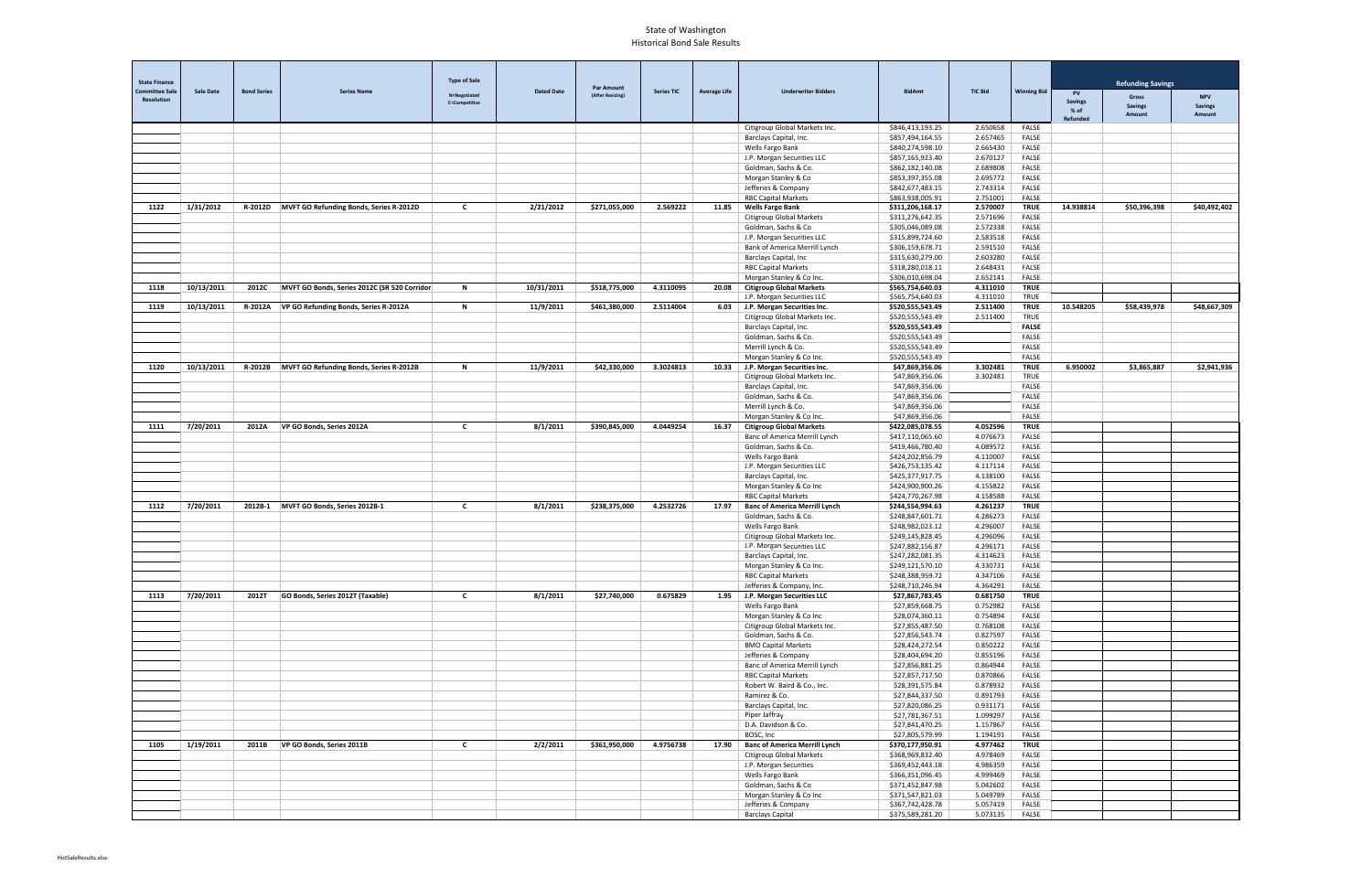| <b>State Finance</b><br><b>Committee Sale</b> | <b>Sale Date</b> | <b>Bond Series</b> | <b>Series Name</b>                              | <b>Type of Sale</b>                  | <b>Dated Date</b> | <b>Par Amount</b> | <b>Series TIC</b> | <b>Average Life</b> | <b>Underwriter Bidders</b>                                   | <b>BidAmt</b>                        | <b>TIC Bid</b>       | <b>Winning Bid</b>   | PV                      | <b>Refunding Savings</b> |                              |
|-----------------------------------------------|------------------|--------------------|-------------------------------------------------|--------------------------------------|-------------------|-------------------|-------------------|---------------------|--------------------------------------------------------------|--------------------------------------|----------------------|----------------------|-------------------------|--------------------------|------------------------------|
| <b>Resolution</b>                             |                  |                    |                                                 | N=Negotiated<br><b>C=Competitive</b> |                   | (After Resizing)  |                   |                     |                                                              |                                      |                      |                      | <b>Savings</b>          | Gross<br><b>Savings</b>  | <b>NPV</b><br><b>Savings</b> |
|                                               |                  |                    |                                                 |                                      |                   |                   |                   |                     |                                                              |                                      |                      |                      | % of<br><b>Refunded</b> | Amount                   | Amount                       |
| 1106                                          | 1/19/2011        |                    | 2011T-2 GO Bonds, Series 2011T-2 (Taxable)      | $\mathbf{c}$                         | 2/2/2011          | \$90,375,000      | 3.0254311         |                     | 4.90 Citigroup Global Markets<br>J.P. Morgan Securities      | \$90,201,818.10<br>\$90,269,924.90   | 3.043901<br>3.101604 | <b>TRUE</b><br>FALSE |                         |                          |                              |
|                                               |                  |                    |                                                 |                                      |                   |                   |                   |                     | Wells Fargo Bank                                             | \$90,063,845.35                      | 3.209204             | FALSE                |                         |                          |                              |
|                                               |                  |                    |                                                 |                                      |                   |                   |                   |                     | Morgan Keegan & Co.                                          | \$91,388,764.49                      | 3.217879             | FALSE                |                         |                          |                              |
|                                               |                  |                    |                                                 |                                      |                   |                   |                   |                     | <b>BMO Capital Markets</b>                                   | \$90,064,813.58                      | 3.220586             | FALSE                |                         |                          |                              |
|                                               |                  |                    |                                                 |                                      |                   |                   |                   |                     | Barclays Capital, Inc.                                       | \$90,382,279.75                      | 3.271899             | FALSE                |                         |                          |                              |
|                                               |                  |                    |                                                 |                                      |                   |                   |                   |                     | Banc of America Merrill Lynch<br>Morgan Stanley & Co Inc     | \$90,335,447.84<br>\$90,062,425.00   | 3.369767<br>3.385310 | FALSE<br>FALSE       |                         |                          |                              |
|                                               |                  |                    |                                                 |                                      |                   |                   |                   |                     | Goldman, Sachs & Co.                                         | \$90,654,013.25                      | 3.391262             | FALSE                |                         |                          |                              |
|                                               |                  |                    |                                                 |                                      |                   |                   |                   |                     | Jefferies & Company, Inc.                                    | \$90,483,090.75                      | 3.492417             | FALSE                |                         |                          |                              |
| 1103                                          | 9/15/2010        | R-2011B            | VP GO Refunding Bonds, Series R-2011B           | $\mathbf{c}$                         | 9/28/2010         | \$401,435,000     | 3.0345703         | 10.57               | <b>Wells Fargo Bank</b>                                      | \$459,091,736.98                     | 3.030042             | <b>TRUE</b>          | 9.827903                | \$51,800,101             | \$39,452,643                 |
|                                               |                  |                    |                                                 |                                      |                   |                   |                   |                     | Banc of America Merrill Lynch                                | \$461,725,825.42                     | 3.055396             | FALSE                |                         |                          |                              |
|                                               |                  |                    |                                                 |                                      |                   |                   |                   |                     | Citigroup Global Markets Inc.<br>J.P. Morgan Securities LLC  | \$463,685,921.60<br>\$463,788,068.38 | 3.059092<br>3.076126 | FALSE<br>FALSE       |                         |                          |                              |
|                                               |                  |                    |                                                 |                                      |                   |                   |                   |                     | Barclays Capital, Inc.                                       | \$464,692,690.45                     | 3.078036             | FALSE                |                         |                          |                              |
|                                               |                  |                    |                                                 |                                      |                   |                   |                   |                     | Goldman, Sachs & Co.                                         | \$464,583,360.72                     | 3.081394             | FALSE                |                         |                          |                              |
|                                               |                  |                    |                                                 |                                      |                   |                   |                   |                     | Jefferies & Company, Inc.                                    | \$462,399,541.28                     | 3.092941             | FALSE                |                         |                          |                              |
|                                               |                  |                    |                                                 |                                      |                   |                   |                   |                     | Morgan Stanley & Co Inc                                      | \$462,545,593.32                     | 3.114247             | FALSE                |                         |                          |                              |
| 1104                                          | 9/15/2010        |                    | R-2011C MVFT GO Refunding Bonds, Series R-2011C | C                                    | 9/28/2010         | \$393,950,000     | 2.8732262         | 9.55                | <b>Banc of America Merrill Lynch</b>                         | \$445,787,643.57<br>\$453,419,685.15 | 2.874985<br>2.899478 | <b>TRUE</b><br>FALSE | 11.08204                | \$56,868,757             | \$43,657,696                 |
|                                               |                  |                    |                                                 |                                      |                   |                   |                   |                     | Citigroup Global Markets Inc.<br>J.P. Morgan Securities LLC  | \$453,168,660.70                     | 2.922125             | FALSE                |                         |                          |                              |
|                                               |                  |                    |                                                 |                                      |                   |                   |                   |                     | Jefferies & Company, Inc.                                    | \$450,690,096.57                     | 2.932159             | FALSE                |                         |                          |                              |
|                                               |                  |                    |                                                 |                                      |                   |                   |                   |                     | Barclays Capital, Inc.                                       | \$452,703,062.45                     | 2.932505             | FALSE                |                         |                          |                              |
|                                               |                  |                    |                                                 |                                      |                   |                   |                   |                     | Wells Fargo Bank                                             | \$453,348,217.25                     | 2.935502             | FALSE                |                         |                          |                              |
|                                               |                  |                    |                                                 |                                      |                   |                   |                   |                     | Goldman, Sachs & Co.                                         | \$452,534,439.10                     | 2.947638             | FALSE                |                         |                          |                              |
| 1099                                          | 7/28/2010        | 2011A              | VP GO Bonds, Series 2011A                       | $\mathbf{c}$                         | 8/10/2010         | \$347,295,000     | 4.2063199         | 18.65               | Morgan Stanley & Co Inc.<br><b>Barclays Capital, Inc</b>     | \$451,849,799.98<br>\$380,165,262.35 | 2.956528<br>4.206320 | FALSE<br><b>TRUE</b> |                         |                          |                              |
|                                               |                  |                    |                                                 |                                      |                   |                   |                   |                     | Goldman, Sachs & Co.                                         | \$381,756,289.73                     | 4.214796             | FALSE                |                         |                          |                              |
|                                               |                  |                    |                                                 |                                      |                   |                   |                   |                     | J.P. Morgan Securities Inc.                                  | \$379,634,376.02                     | 4.217695             | FALSE                |                         |                          |                              |
|                                               |                  |                    |                                                 |                                      |                   |                   |                   |                     | Citigroup Global Markets Inc.                                | \$377,199,521.10                     | 4.220682             | FALSE                |                         |                          |                              |
|                                               |                  |                    |                                                 |                                      |                   |                   |                   |                     | Morgan Stanley & Co Inc.                                     | \$380,982,615.00                     | 4.231356             | FALSE                |                         |                          |                              |
| 1100                                          | 7/28/2010        | 2011T              | GO Bonds, Series 2011T (Taxable)                | C                                    | 8/10/2010         | \$118,215,000     | 2.977259          |                     | 5.36   Citigroup Global Markets                              | \$118,134,966.65                     | 2.977259             | <b>TRUE</b>          |                         |                          |                              |
|                                               |                  |                    |                                                 |                                      |                   |                   |                   |                     | J.P. Morgan Securities<br>Robert W. Baird & Co.              | \$118,114,890.27<br>\$117,982,685.75 | 3.016144<br>3.018066 | FALSE<br>FALSE       |                         |                          |                              |
|                                               |                  |                    |                                                 |                                      |                   |                   |                   |                     | Goldman, Sachs & Co.                                         | \$118,179,552.23                     | 3.023551             | FALSE                |                         |                          |                              |
|                                               |                  |                    |                                                 |                                      |                   |                   |                   |                     | <b>BMO Capital Markets</b>                                   | \$118,525,967.15                     | 3.030354             | FALSE                |                         |                          |                              |
|                                               |                  |                    |                                                 |                                      |                   |                   |                   |                     | Ramirez & Co.                                                | \$118,132,249.50                     | 3.030871             | FALSE                |                         |                          |                              |
|                                               |                  |                    |                                                 |                                      |                   |                   |                   |                     | Barclays Capital, Inc.                                       | \$118,110,970.80                     | 3.047640             | FALSE                |                         |                          |                              |
|                                               |                  |                    |                                                 |                                      |                   |                   |                   |                     | Banc of America Merrill Lynch<br>Morgan Stanley & Co         | \$118,031,058.05<br>\$119,539,008.00 | 3.072725<br>3.237426 | FALSE<br>FALSE       |                         |                          |                              |
|                                               |                  |                    |                                                 |                                      |                   |                   |                   |                     | Jefferies & Company                                          | \$117,561,494.88                     | 3.338980             | FALSE                |                         |                          |                              |
| 1101                                          | 7/28/2010        | R-2011A            | VP GO Refunding Bonds, Series R-2011A           | $\mathbf{C}$                         | 8/10/2010         | \$365,605,000     | 2.6355628         |                     | 7.79 J.P. Morgan Securities                                  | \$434,289,786.33                     | 2.629236             | <b>TRUE</b>          | 11.613288               | \$47,243,610             | \$42,458,760                 |
|                                               |                  |                    |                                                 |                                      |                   |                   |                   |                     | Goldman, Sachs & Co.                                         | \$426,551,399.73                     | 2.644947             | FALSE                |                         |                          |                              |
|                                               |                  |                    |                                                 |                                      |                   |                   |                   |                     | Banc of America Merrill Lynch                                | \$429,507,646.44                     | 2.662460             | FALSE                |                         |                          |                              |
|                                               |                  |                    |                                                 |                                      |                   |                   |                   |                     | Citigroup Global Markets<br><b>Barclays Capital</b>          | \$430,601,599.00<br>\$430,776,484.80 | 2.664225<br>2.697661 | FALSE<br>FALSE       |                         |                          |                              |
|                                               |                  |                    |                                                 |                                      |                   |                   |                   |                     | Wells Fargo Bank                                             | \$430,663,024.76                     | 2.701690             | FALSE                |                         |                          |                              |
|                                               |                  |                    |                                                 |                                      |                   |                   |                   |                     | Morgan Stanley & Co                                          | \$428,621,531.01                     | 2.705940             | FALSE                |                         |                          |                              |
|                                               |                  |                    |                                                 |                                      |                   |                   |                   |                     | Jefferies & Company                                          | \$430,779,565.29                     | 2.738176             | FALSE                |                         |                          |                              |
| 1098                                          | 5/25/2010        | 2010F              | MVFT GO Bonds, Series 2010F (Taxable BABs --    | $\mathbf N$                          | 6/1/2010          | \$1,156,045,000   | 3.217314          | 18.57               | <b>Barclays Capital, Inc.</b>                                | n/a                                  | 3.217314             | <b>TRUE</b>          |                         |                          |                              |
|                                               |                  |                    |                                                 |                                      |                   |                   |                   |                     | Citigroup Global Markets Inc.<br>Goldman, Sachs & Co.        |                                      | 3.217314<br>3.217314 | TRUE<br>TRUE         |                         |                          |                              |
|                                               |                  |                    |                                                 |                                      |                   |                   |                   |                     | J.P. Morgan Securities Inc.                                  |                                      | 3.217314             | TRUE                 |                         |                          |                              |
|                                               |                  |                    |                                                 |                                      |                   |                   |                   |                     | Merrill Lynch                                                |                                      | 3.217314             | TRUE                 |                         |                          |                              |
|                                               |                  |                    |                                                 |                                      |                   |                   |                   |                     | Morgan Stanley & Co Inc.                                     |                                      | 3.217314             | TRUE                 |                         |                          |                              |
| 1097                                          | 1/13/2010        | 2010E              | VP GO Bonds, Series 2010E                       | $\mathbf{c}$                         | 1/27/2010         | \$487,950,000     | 4.095348          | 15.48               | Merrill Lynch & Co.                                          | \$526,786,366.72                     | 4.095348             | <b>TRUE</b>          |                         |                          |                              |
|                                               |                  |                    |                                                 |                                      |                   |                   |                   |                     | J.P. Morgan Securities Inc.<br>Citigroup Global Markets Inc. | \$534,143,808.69<br>\$533,385,899.85 | 4.119022<br>4.126079 | FALSE<br>FALSE       |                         |                          |                              |
|                                               |                  |                    |                                                 |                                      |                   |                   |                   |                     | Morgan Stanley & Co Inc.                                     | \$532,988,929.07                     | 4.132050             | FALSE                |                         |                          |                              |
|                                               |                  |                    |                                                 |                                      |                   |                   |                   |                     | Barclays Capital, Inc.                                       | \$532,562,909.55                     | 4.148885             | FALSE                |                         |                          |                              |
|                                               |                  |                    |                                                 |                                      |                   |                   |                   |                     | Wachovia Bank                                                | \$532,697,433.40                     | 4.150092             | FALSE                |                         |                          |                              |
|                                               |                  |                    |                                                 |                                      |                   |                   |                   |                     | Goldman, Sachs & Co.                                         | \$531,279,374.34                     | 4.167201             | FALSE                |                         |                          |                              |
| 1095                                          | 10/15/2009       | 2010D              | MVFT GO Bonds, Series 2010D (Taxable BABs --    | N                                    | 10/22/2009        | \$503,365,000     | 3.520657          |                     | Jefferies & Company, Inc.<br>21.43 Goldman, Sachs & Co.      | \$530,358,756.10<br>n/a              | 4.188226<br>3.520657 | FALSE<br><b>TRUE</b> |                         |                          |                              |
|                                               |                  |                    |                                                 |                                      |                   |                   |                   |                     | J.P. Morgan Securities Inc.                                  |                                      |                      | TRUE                 |                         |                          |                              |
|                                               |                  |                    |                                                 |                                      |                   |                   |                   |                     | Merrill Lynch & Co.                                          |                                      |                      | FALSE                |                         |                          |                              |
|                                               |                  |                    |                                                 |                                      |                   |                   |                   |                     | Morgan Stanley & Co Inc.                                     |                                      |                      | FALSE                |                         |                          |                              |
|                                               |                  |                    |                                                 |                                      |                   |                   |                   |                     | Barclays Capital, Inc.                                       |                                      |                      | FALSE                |                         |                          |                              |
| 1092                                          | 10/14/2009       | 2010C              | VP GO Bonds, Series 2010C                       | C                                    | 10/28/2009        | \$229,970,000     | 4.230911          |                     | Citigroup Global Markets Inc.<br>15.29 Merrill Lynch & Co.   | \$248,496,744.06                     | 4.230911             | FALSE<br><b>TRUE</b> |                         |                          |                              |
|                                               |                  |                    |                                                 |                                      |                   |                   |                   |                     |                                                              |                                      |                      |                      |                         |                          |                              |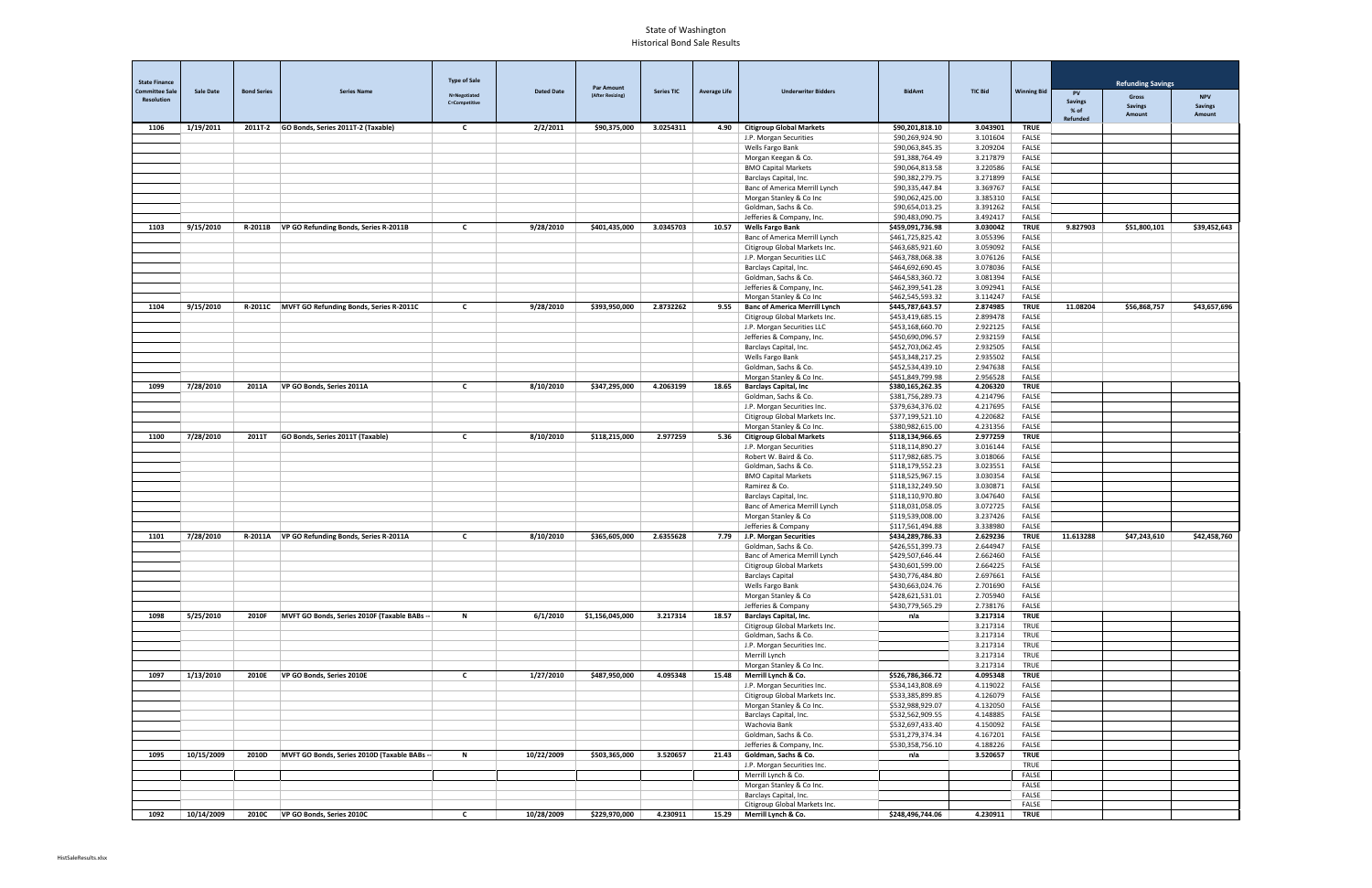| <b>State Finance</b><br><b>Sale Date</b><br><b>Committee Sale</b><br><b>Bond Series</b> |            | <b>Type of Sale</b> |                                         |                               |                   |                                       |                   |                     |                                   |                  |                | <b>Refunding Savings</b> |                                                        |                                   |                                        |
|-----------------------------------------------------------------------------------------|------------|---------------------|-----------------------------------------|-------------------------------|-------------------|---------------------------------------|-------------------|---------------------|-----------------------------------|------------------|----------------|--------------------------|--------------------------------------------------------|-----------------------------------|----------------------------------------|
| <b>Resolution</b>                                                                       |            |                     | <b>Series Name</b>                      | N=Negotiated<br>C=Competitive | <b>Dated Date</b> | <b>Par Amount</b><br>(After Resizing) | <b>Series TIC</b> | <b>Average Life</b> | <b>Underwriter Bidders</b>        | <b>BidAmt</b>    | <b>TIC Bid</b> | <b>Winning Bid</b>       | <b>PV</b><br><b>Savings</b><br>% of<br><b>Refunded</b> | Gross<br><b>Savings</b><br>Amount | <b>NPV</b><br><b>Savings</b><br>Amount |
|                                                                                         |            |                     |                                         |                               |                   |                                       |                   |                     | Barclays Capital, Inc.            | \$248,216,273.85 | 4.248228       | <b>FALSE</b>             |                                                        |                                   |                                        |
|                                                                                         |            |                     |                                         |                               |                   |                                       |                   |                     | Morgan Stanley & Co Inc.          | \$248,100,615.90 | 4.249470       | FALSE                    |                                                        |                                   |                                        |
|                                                                                         |            |                     |                                         |                               |                   |                                       |                   |                     | J.P. Morgan Securities Inc.       | \$247,927,025.27 | 4.259440       | <b>FALSE</b>             |                                                        |                                   |                                        |
|                                                                                         |            |                     |                                         |                               |                   |                                       |                   |                     | Citigroup Global Markets Inc.     | \$246,573,816.70 | 4.310257       | FALSE                    |                                                        |                                   |                                        |
|                                                                                         |            |                     |                                         |                               |                   |                                       |                   |                     | Goldman, Sachs & Co.              | \$246,581,079.21 | 4.314607       | FALSE                    |                                                        |                                   |                                        |
| 1093                                                                                    | 10/14/2009 | R-2010B             | VP GO Refunding Bonds, Series R-2010B   | $\mathbf{c}$                  | 10/28/2009        | \$215,500,000                         | 3.672665          |                     | 9.93 Merrill Lynch & Co           | \$236,677,119.06 | 3.670663       | <b>TRUE</b>              | 7.078842                                               | \$19,176,813                      | \$15,254,905                           |
|                                                                                         |            |                     |                                         |                               |                   |                                       |                   |                     | Barclays Capital, Inc.            | \$236,492,333.85 | 3.680746       | FALSE                    |                                                        |                                   |                                        |
|                                                                                         |            |                     |                                         |                               |                   |                                       |                   |                     | Citigroup Global Markets Inc.     | \$234,996,830.55 | 3.762530       | FALSE                    |                                                        |                                   |                                        |
|                                                                                         |            |                     |                                         |                               |                   |                                       |                   |                     | J.P. Morgan Securities Inc.       | \$234,876,686.79 | 3.769146       | FALSE                    |                                                        |                                   |                                        |
| 1094                                                                                    | 10/14/2009 | <b>R-2010C</b>      | MVFT GO Refunding Bonds, Series R-2010C | $\mathbf{C}$                  | 10/28/2009        | \$121,235,000                         | 3.715752          | 10.03               | <b>Barclays Capital, Inc.</b>     | \$132,484,721.15 | 3.713960       | <b>TRUE</b>              | 6.830888                                               | \$10,380,656                      | \$8,281,427                            |
|                                                                                         |            |                     |                                         |                               |                   |                                       |                   |                     | Merrill Lynch & Co.               | \$131,985,659.72 | 3.762261       | FALSE                    |                                                        |                                   |                                        |
|                                                                                         |            |                     |                                         |                               |                   |                                       |                   |                     | J.P. Morgan Securities Inc.       | \$131,916,757.64 | 3.768972       | FALSE                    |                                                        |                                   |                                        |
|                                                                                         |            |                     |                                         |                               |                   |                                       |                   |                     | Morgan Stanley & Co Inc.          | \$131,466,680.05 | 3.812760       | FALSE                    |                                                        |                                   |                                        |
|                                                                                         |            |                     |                                         |                               |                   |                                       |                   |                     | Citigroup Global Markets Inc.     | \$131,128,809.60 | 3.845784       | FALSE                    |                                                        |                                   |                                        |
| 1087                                                                                    | 7/14/2009  | 2010A               | VP GO Bonds, Series 2010A               | $\mathbf{c}$                  | 7/28/2009         | \$298,800,000                         | 4.430067          |                     | 17.84 J.P. Morgan Securities Inc. | \$319,194,670.30 | 4.430067       | <b>TRUE</b>              |                                                        |                                   |                                        |
|                                                                                         |            |                     |                                         |                               |                   |                                       |                   |                     | Citigroup Global Markets Inc.     | \$318,748,098.05 | 4.442004       | FALSE                    |                                                        |                                   |                                        |
|                                                                                         |            |                     |                                         |                               |                   |                                       |                   |                     | Morgan Stanley & Co Inc.          | \$317,581,839.95 | 4.473286       | FALSE                    |                                                        |                                   |                                        |
|                                                                                         |            |                     |                                         |                               |                   |                                       |                   |                     | Barclays Capital, Inc.            | \$317,332,393.85 | 4.479998       | FALSE                    |                                                        |                                   |                                        |
|                                                                                         |            |                     |                                         |                               |                   |                                       |                   |                     | Merrill Lynch & Co.               | \$316,924,785.62 | 4.490980       | FALSE                    |                                                        |                                   |                                        |
|                                                                                         |            |                     |                                         |                               |                   |                                       |                   |                     | Goldman, Sachs & Co.              | \$312,629,927.60 | 4.607893       | FALSE                    |                                                        |                                   |                                        |
| 1088                                                                                    | 7/14/2009  | 2010B               | MVFT GO Bonds, Series 2010B             | $\mathbf{c}$                  | 7/28/2009         | \$401,410,000                         | 4.274857          |                     | 15.51 J.P. Morgan Securities Inc. | \$432,328,396.96 | 4.274857       | <b>TRUE</b>              |                                                        |                                   |                                        |
|                                                                                         |            |                     |                                         |                               |                   |                                       |                   |                     | Merrill Lynch & Co.               | \$429,783,630.29 | 4.285019       | FALSE                    |                                                        |                                   |                                        |
|                                                                                         |            |                     |                                         |                               |                   |                                       |                   |                     | Citigroup Global Markets Inc.     | \$431,826,216.00 | 4.285934       | FALSE                    |                                                        |                                   |                                        |
|                                                                                         |            |                     |                                         |                               |                   |                                       |                   |                     | Barclays Capital, Inc.            | \$431,307,616.10 | 4.297392       | FALSE                    |                                                        |                                   |                                        |
|                                                                                         |            |                     |                                         |                               |                   |                                       |                   |                     | Morgan Stanley & Co Inc.          | \$430,645,638.90 | 4.306270       | FALSE                    |                                                        |                                   |                                        |
|                                                                                         |            |                     |                                         |                               |                   |                                       |                   |                     | Goldman, Sachs & Co.              | \$428,436,569.15 | 4.355382       | FALSE                    |                                                        |                                   |                                        |
| 1089                                                                                    | 7/14/2009  | 2010T               | GO Bonds, Series 2010T (Taxable)        | $\mathbf{C}$                  | 7/28/2009         | \$64.905.000                          | 3.003458          |                     | 4.13 J.P. Morgan Securities Inc.  | \$64,758,335.59  | 3.003458       | <b>TRUE</b>              |                                                        |                                   |                                        |
|                                                                                         |            |                     |                                         |                               |                   |                                       |                   |                     | Citigroup Global Markets Inc.     | \$64,746,387.90  | 3.082589       | FALSE                    |                                                        |                                   |                                        |
|                                                                                         |            |                     |                                         |                               |                   |                                       |                   |                     | Ramirez & Co.                     | \$64,905,205.70  | 3.096848       | FALSE                    |                                                        |                                   |                                        |
|                                                                                         |            |                     |                                         |                               |                   |                                       |                   |                     | Morgan Keegan & Co.               | \$66,492,288.18  | 3.104954       | FALSE                    |                                                        |                                   |                                        |
|                                                                                         |            |                     |                                         |                               |                   |                                       |                   |                     | Stifel Nicolaus & Company, Inc.   | \$64,825,068.33  | 3.127251       | FALSE                    |                                                        |                                   |                                        |
|                                                                                         |            |                     |                                         |                               |                   |                                       |                   |                     | Piper Jaffray                     | \$64,865,696.84  | 3.184137       | <b>FALSE</b>             |                                                        |                                   |                                        |
|                                                                                         |            |                     |                                         |                               |                   |                                       |                   |                     | <b>BMO Capital Markets</b>        | \$65,969,214.40  | 3.195843       | FALSE                    |                                                        |                                   |                                        |
|                                                                                         |            |                     |                                         |                               |                   |                                       |                   |                     | Merrill Lynch & Co.               | \$64,914,899.10  | 3.225769       | <b>FALSE</b>             |                                                        |                                   |                                        |
|                                                                                         |            |                     |                                         |                               |                   |                                       |                   |                     | Barclays Capital, Inc.            | \$67,436,144.34  | 3.239954       | FALSE                    |                                                        |                                   |                                        |
|                                                                                         |            |                     |                                         |                               |                   |                                       |                   |                     | Jefferies & Company, Inc.         | \$64,842,912.44  | 3.249941       | FALSE                    |                                                        |                                   |                                        |
|                                                                                         |            |                     |                                         |                               |                   |                                       |                   |                     | <b>RBC Capital Markets</b>        | \$64,867,570.73  | 3.293535       | FALSE                    |                                                        |                                   |                                        |
|                                                                                         |            |                     |                                         |                               |                   |                                       |                   |                     | Duncan-Williams, Inc.             | \$64,826,053.88  | 3.334627       | FALSE                    |                                                        |                                   |                                        |
|                                                                                         |            |                     |                                         |                               |                   |                                       |                   |                     | Vining-Sparks IBG                 | \$64,781,009.68  | 3.352948       | <b>FALSE</b>             |                                                        |                                   |                                        |
|                                                                                         |            |                     |                                         |                               |                   |                                       |                   |                     | Robert W. Baird & Co., Inc.       | \$64,579,151.87  | 3.357972       | FALSE                    |                                                        |                                   |                                        |
|                                                                                         |            |                     |                                         |                               |                   |                                       |                   |                     | Goldman, Sachs & Co.              | \$64,795,212.92  | 3.360405       | FALSE                    |                                                        |                                   |                                        |
|                                                                                         |            |                     |                                         |                               |                   |                                       |                   |                     | Wachovia Bank                     | \$64,716,598.79  | 3.442480       | FALSE                    |                                                        |                                   |                                        |
|                                                                                         |            |                     |                                         |                               |                   |                                       |                   |                     |                                   |                  |                |                          |                                                        |                                   |                                        |
|                                                                                         |            |                     |                                         |                               |                   |                                       |                   |                     |                                   |                  |                |                          |                                                        |                                   |                                        |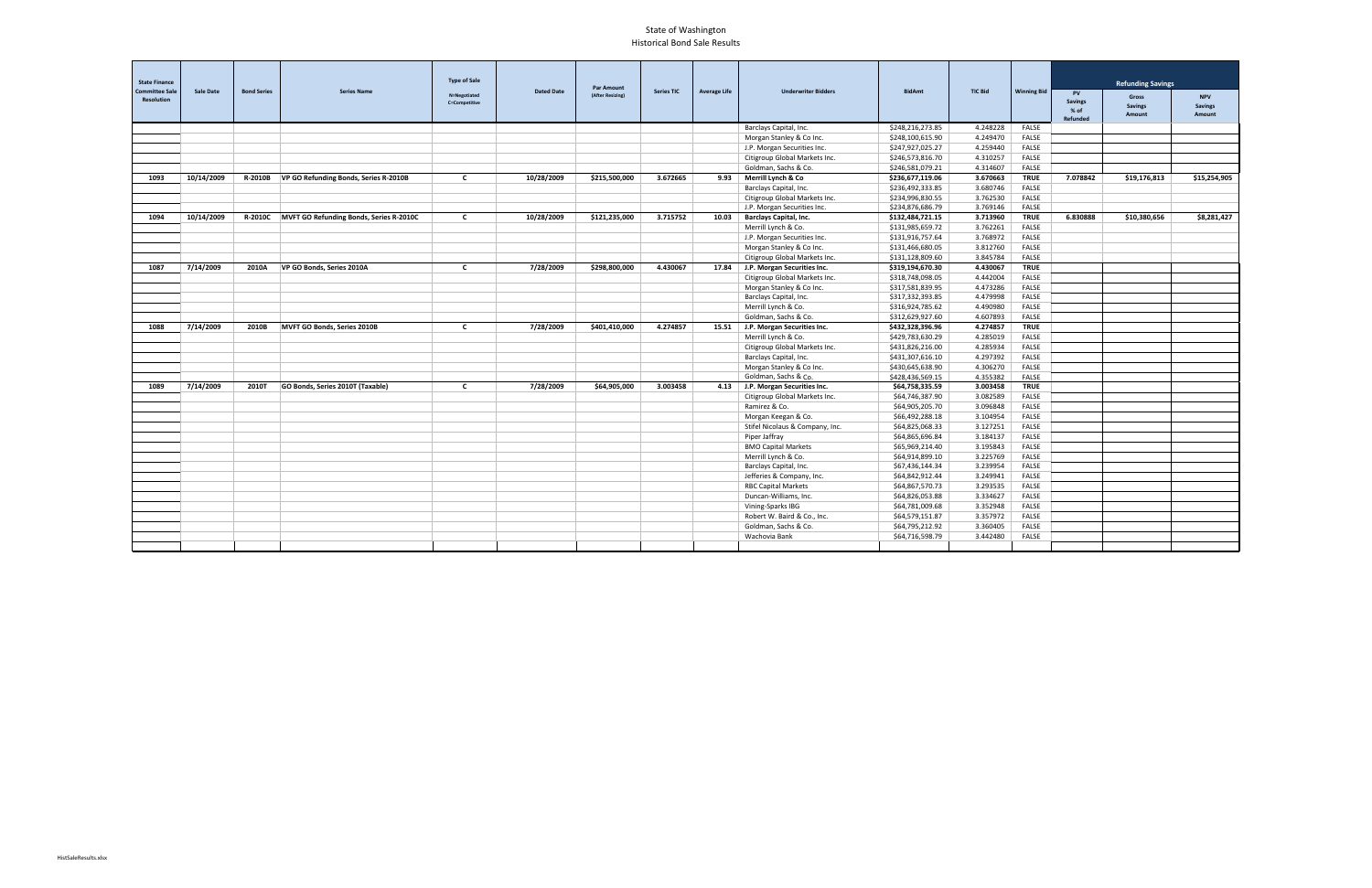| <b>Sale Date</b> | <b>COP Series</b> | <b>Type of Sale</b>           | <b>Dated Date</b> | <b>Par Amount</b> | OID/OIP     | Series TIC Rate   Average Life |       | <b>Underwriter Bidders</b>           | <b>BidAmt</b> | <b>TIC Rate Bid</b> | <b>Winning Bid</b> |                                  | <b>Refunding Savings</b>          |                                        |
|------------------|-------------------|-------------------------------|-------------------|-------------------|-------------|--------------------------------|-------|--------------------------------------|---------------|---------------------|--------------------|----------------------------------|-----------------------------------|----------------------------------------|
|                  |                   | N=Negotiated<br>C=Competitive |                   | (After Resizing)  |             |                                |       |                                      |               |                     |                    | <b>PV</b><br><b>Savings</b><br>% | Gross<br><b>Savings</b><br>Amount | <b>NPV</b><br><b>Savings</b><br>Amount |
| 8/12/14          | LP_2014B          | C                             | 28-Aug-14         | \$64,035,000      | \$7,696,579 | 2.49976                        | 7.074 | <b>Bank of America Merrill Lynch</b> | \$75,244,215  | 0.024829            | <b>TRUE</b>        |                                  |                                   |                                        |
|                  |                   |                               |                   |                   |             |                                |       | Raymond James & Associates, Inc      | \$73,948,560  | 0.024872            | <b>FALSE</b>       |                                  |                                   |                                        |
|                  |                   |                               |                   |                   |             |                                |       | <b>US Bancorp Investments</b>        | \$76,064,488  | 0.025300            | <b>FALSE</b>       |                                  |                                   |                                        |
|                  |                   |                               |                   |                   |             |                                |       | Morgan Stanley & Co, LLC             | \$74,501,076  | 0.025343            | <b>FALSE</b>       |                                  |                                   |                                        |
|                  |                   |                               |                   |                   |             |                                |       | Barclays Capital Inc.                | \$74,326,965  | 0.025603            | <b>FALSE</b>       |                                  |                                   |                                        |
|                  |                   |                               |                   |                   |             |                                |       | Citigroup Global Markets Inc.        | \$75,402,673  | 0.025620            | <b>FALSE</b>       |                                  |                                   |                                        |
|                  |                   |                               |                   |                   |             |                                |       | Hutchinson, Shockey, Erley & Co.     | \$74,840,133  | 0.025863            | <b>FALSE</b>       |                                  |                                   |                                        |
|                  |                   |                               |                   |                   |             |                                |       | Wells Fargo Bank, National Assoc     | \$76,481,602  | 0.025993            | <b>FALSE</b>       |                                  |                                   |                                        |
|                  |                   |                               |                   |                   |             |                                |       | JP Morgan                            | \$75,543,587  | 0.026270            | <b>FALSE</b>       |                                  |                                   |                                        |
|                  |                   |                               |                   |                   |             |                                |       | Robert W. Baird & Co., Inc           | \$70,072,822  | 0.026498            | FALSE              |                                  |                                   |                                        |
| 2/25/14          | LP_2014A          | $\mathsf{C}$                  | 19-Mar-14         | \$21,095,000      | \$2,703,200 | 1.21098                        | 3.807 | <b>Morgan Stanley</b>                | \$24,111,068  | 1.209260            | <b>TRUE</b>        |                                  |                                   |                                        |
|                  |                   |                               |                   |                   |             |                                |       | <b>Citigroup Global Markets</b>      | \$24,156,903  | 1.248559            | FALSE              |                                  |                                   |                                        |
|                  |                   |                               |                   |                   |             |                                |       | Raymond James                        | \$23,833,595  | 1.290830            | <b>FALSE</b>       |                                  |                                   |                                        |
|                  |                   |                               |                   |                   |             |                                |       | <b>KeyBanc Capital Markets</b>       | \$23,730,238  | 1.347355            | FALSE              |                                  |                                   |                                        |
|                  |                   |                               |                   |                   |             |                                |       | Robert W. Baird & Co.                | \$22,938,998  | 1.371307            | <b>FALSE</b>       |                                  |                                   |                                        |
|                  |                   |                               |                   |                   |             |                                |       | FTN Financial Capital Markets        | \$23,849,552  | 1.378907            | FALSE              |                                  |                                   |                                        |
|                  |                   |                               |                   |                   |             |                                |       | J.P. Morgan                          | \$23,875,516  | 1.389081            | <b>FALSE</b>       |                                  |                                   |                                        |
|                  |                   |                               |                   |                   |             |                                |       | Wells Fargo Bank                     | \$24,113,294  | 1.403108            | <b>FALSE</b>       |                                  |                                   |                                        |
|                  |                   |                               |                   |                   |             |                                |       | Banc of America Merrill Lynch        | \$24,179,299  | 1.403785            | <b>FALSE</b>       |                                  |                                   |                                        |
|                  |                   |                               |                   |                   |             |                                |       | Hutchinson, Shockey, Erley&Co.       | \$23,888,696  | 1.410352            | <b>FALSE</b>       |                                  |                                   |                                        |
|                  |                   |                               |                   |                   |             |                                |       | <b>US Bancorp Investments</b>        | \$23,701,432  | 1.449563            | <b>FALSE</b>       |                                  |                                   |                                        |
| 8/6/2013         | LP_2013D          | $\mathbf{C}$                  | $22$ -Aug-13      | \$34,950,000      | \$122,672   | 2.57655                        | 5.228 | <b>Citigroup Global Markets</b>      | \$37,757,832  | 2.578029            | <b>TRUE</b>        |                                  |                                   |                                        |
|                  |                   |                               |                   |                   |             |                                |       | <b>Fidelity Capital Markets</b>      | \$37,432,435  | 2.579482            | <b>FALSE</b>       |                                  |                                   |                                        |
|                  |                   |                               |                   |                   |             |                                |       | Morgan Stanley & Co.                 | \$37,865,734  | 2.615423            | <b>FALSE</b>       |                                  |                                   |                                        |
|                  |                   |                               |                   |                   |             |                                |       | Bank of America Merrill Lynch        | \$38,300,787  | 2.634645            | <b>FALSE</b>       |                                  |                                   |                                        |
|                  |                   |                               |                   |                   |             |                                |       | Robert W. Baird & Co., Inc.          | \$37,055,535  | 2.652428            | <b>FALSE</b>       |                                  |                                   |                                        |
|                  |                   |                               |                   |                   |             |                                |       | J.P. Morgan Securities LLC           | \$38,146,992  | 2.678544            | <b>FALSE</b>       |                                  |                                   |                                        |
| 2/27/2013        | LP_2013B          | $\mathbf{C}$                  | 19-Mar-13         | \$25,410,000      | \$114,345   | 1.71646                        | 6.05  | <b>BMO Capital Markets</b>           | \$30,111,989  | 1.708324            | <b>TRUE</b>        | 9.683                            | \$3,275,174.91                    | \$5,714,998.94                         |
|                  |                   |                               |                   |                   |             |                                |       | Hutchinson, Shockey, Erley & Co.     | \$29,815,685  | 1.729741            | <b>FALSE</b>       |                                  |                                   |                                        |
|                  |                   |                               |                   |                   |             |                                |       | US Bancorp Investments               | \$30,862,276  | 1.737834            | FALSE              |                                  |                                   |                                        |
|                  |                   |                               |                   |                   |             |                                |       | <b>Citigroup Global Markets</b>      | \$28,957,538  | 1.743226            | <b>FALSE</b>       |                                  |                                   |                                        |
|                  |                   |                               |                   |                   |             |                                |       | Piper Jaffray                        | \$30,237,794  | 1.7441              | FALSE              |                                  |                                   |                                        |
|                  |                   |                               |                   |                   |             |                                |       | Robert W. Baird & Co.                | \$28,712,001  | 1.765783            | FALSE              |                                  |                                   |                                        |
|                  |                   |                               |                   |                   |             |                                |       | <b>Barclays Capital</b>              | \$30,843,613  | 1.790992            | FALSE              |                                  |                                   |                                        |
|                  |                   |                               |                   |                   |             |                                |       | <b>UBS Financial Services</b>        | \$30,587,264  | 1.798108            | FALSE              |                                  |                                   |                                        |
|                  |                   |                               |                   |                   |             |                                |       | <b>KeyBanc Capital Markets</b>       | \$29,311,049  | 1.802509            | FALSE              |                                  |                                   |                                        |
|                  |                   |                               |                   |                   |             |                                |       | <b>RBC Capital Markets</b>           | \$30,676,512  | 1.810211            | FALSE              |                                  |                                   |                                        |
|                  |                   |                               |                   |                   |             |                                |       | Bank of America Merrill Lynch        | \$30,733,381  | 1.824183            | <b>FALSE</b>       |                                  |                                   |                                        |
|                  |                   |                               |                   |                   |             |                                |       | J.P. Morgan Securities               | \$30,737,824  | 1.838491            | FALSE              |                                  |                                   |                                        |
|                  |                   |                               |                   |                   |             |                                |       | <b>Guggenheim Securities</b>         | \$30,589,289  | 1.848168            | FALSE              |                                  |                                   |                                        |
|                  |                   |                               |                   |                   |             |                                |       | Morgan Stanley & Co                  | \$27,163,358  | 1.852004            | FALSE              |                                  |                                   |                                        |
|                  |                   |                               |                   |                   |             |                                |       | Goldman, Sachs & Co.                 | \$30,825,978  | 1.885364            | FALSE              |                                  |                                   |                                        |
|                  |                   |                               |                   |                   |             |                                |       | Wells Fargo Bank                     | \$30,499,194  | 1.936007            | FALSE              |                                  |                                   |                                        |
| 2/27/2013        | LP_2013C          | $\mathbf{C}$                  | 19-Mar-13         | \$39,315,000      | \$61,131    | 1.2680358                      | 4.323 | J.P. Morgan Securities LLC           | \$39,374,751  | 1.271098            | <b>TRUE</b>        |                                  |                                   |                                        |
|                  |                   |                               |                   |                   |             |                                |       | Bank of America Merrill Lynch        | \$39,427,522  | 1.340398            | FALSE              |                                  |                                   |                                        |
|                  |                   |                               |                   |                   |             |                                |       | Stifel Nicolaus & Company            | \$39,280,638  | 1.477494            | FALSE              |                                  |                                   |                                        |
|                  |                   |                               |                   |                   |             |                                |       | Robert W. Baird & Co.                | \$40,326,124  | 1.524035            | FALSE              |                                  |                                   |                                        |
|                  |                   |                               |                   |                   |             |                                |       | <b>Citigroup Global Markets</b>      | \$39,330,666  | 1.587197            | FALSE              |                                  |                                   |                                        |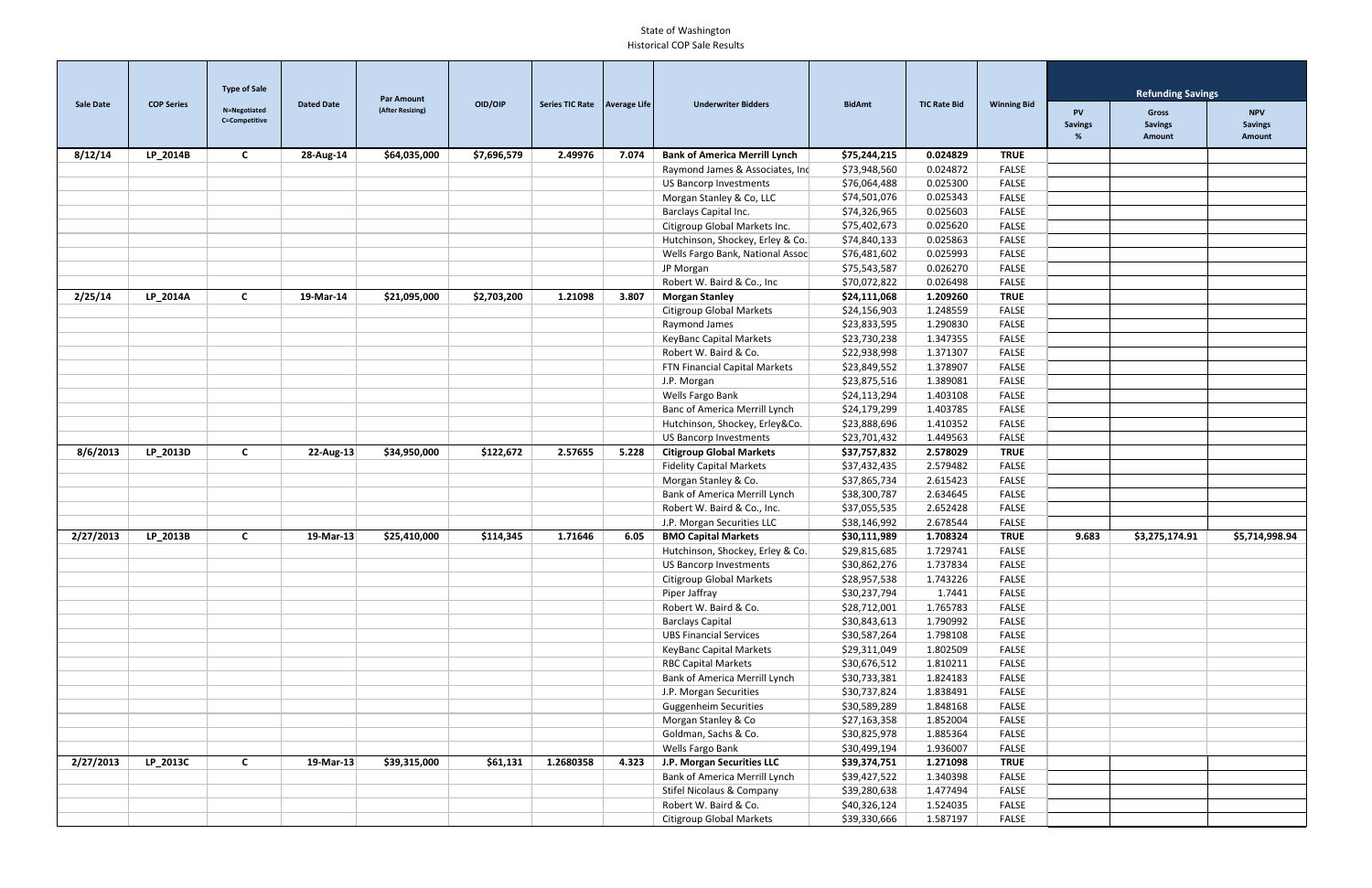|                  |                   | <b>Type of Sale</b>           |                   | <b>Par Amount</b> |           |                                |        |                                  |                                |                           |                    |                                  | <b>Refunding Savings</b>          |                                        |
|------------------|-------------------|-------------------------------|-------------------|-------------------|-----------|--------------------------------|--------|----------------------------------|--------------------------------|---------------------------|--------------------|----------------------------------|-----------------------------------|----------------------------------------|
| <b>Sale Date</b> | <b>COP Series</b> | N=Negotiated<br>C=Competitive | <b>Dated Date</b> | (After Resizing)  | OID/OIP   | Series TIC Rate   Average Life |        | <b>Underwriter Bidders</b>       | <b>BidAmt</b>                  | <b>TIC Rate Bid</b>       | <b>Winning Bid</b> | <b>PV</b><br><b>Savings</b><br>% | Gross<br><b>Savings</b><br>Amount | <b>NPV</b><br><b>Savings</b><br>Amount |
|                  |                   |                               |                   |                   |           |                                |        | <b>RBC Capital Markets</b>       | \$39,475,796                   | 1.596487                  | <b>FALSE</b>       |                                  |                                   |                                        |
|                  |                   |                               |                   |                   |           |                                |        | <b>BMO Capital Markets</b>       | \$40,069,737                   | 1.702917                  | <b>FALSE</b>       |                                  |                                   |                                        |
|                  |                   |                               |                   |                   |           |                                |        | Goldman, Sachs & Co.             | \$39,331,350                   | 1.724732                  | <b>FALSE</b>       |                                  |                                   |                                        |
|                  |                   |                               |                   |                   |           |                                |        | Raymond James & Associates       | \$39,945,593                   | 1.790445                  | <b>FALSE</b>       |                                  |                                   |                                        |
|                  |                   |                               |                   |                   |           |                                |        | Wells Fargo Bank                 | \$39,034,351                   | 2.043999                  | <b>FALSE</b>       |                                  |                                   |                                        |
| 2/26/2013        | LP_2013A          | $\mathsf{C}$                  | 19-Mar-13         | \$60,650,000      | \$186,296 | 2.31071                        | 7.757  | J.P. Morgan Securities           | \$72,521,142                   | 2.28971069                | <b>TRUE</b>        |                                  |                                   |                                        |
|                  |                   |                               |                   |                   |           |                                |        | <b>Guggenheim Securities</b>     | \$72,589,025                   | 2.33357588                | <b>FALSE</b>       |                                  |                                   |                                        |
|                  |                   |                               |                   |                   |           |                                |        | Barclays Capital Inc.            | \$71,559,964                   | 2.34194803                | <b>FALSE</b>       |                                  |                                   |                                        |
|                  |                   |                               |                   |                   |           |                                |        | Bank of America Merrill Lynch    | \$72,211,513                   | 2.34511007                | <b>FALSE</b>       |                                  |                                   |                                        |
|                  |                   |                               |                   |                   |           |                                |        | Wells Fargo Bank                 | \$73,053,744                   | 2.35860684                | <b>FALSE</b>       |                                  |                                   |                                        |
|                  |                   |                               |                   |                   |           |                                |        | Goldman, Sachs & Co.             | \$72,714,625                   | 2.37027982                | <b>FALSE</b>       |                                  |                                   |                                        |
|                  |                   |                               |                   |                   |           |                                |        | Morgan Stanley & Co.             | \$70,195,125                   | 2.37271478                | <b>FALSE</b>       |                                  |                                   |                                        |
|                  |                   |                               |                   |                   |           |                                |        | Hutchinson, Shockey, Erley & Co. | \$71,883,487                   | 2.38021075                | <b>FALSE</b>       |                                  |                                   |                                        |
|                  |                   |                               |                   |                   |           |                                |        | US Bancorp Investments, Inc      | \$72,488,397                   | 2.38877777                | <b>FALSE</b>       |                                  |                                   |                                        |
|                  |                   |                               |                   |                   |           |                                |        | <b>RBC Capital Markets</b>       | \$72,122,913                   | 2.42314413                | <b>FALSE</b>       |                                  |                                   |                                        |
|                  |                   |                               |                   |                   |           |                                |        | <b>Fidelity Capital Markets</b>  | \$73,043,036                   | 2.42731947                | <b>FALSE</b>       |                                  |                                   |                                        |
|                  |                   |                               |                   |                   |           |                                |        | Citigroup Global Markets, Inc    | \$69,286,718                   | 2.43529914                | <b>FALSE</b>       |                                  |                                   |                                        |
|                  |                   |                               |                   |                   |           |                                |        | Robert W. Baird & Co.            | \$66,041,813                   | 2.46673387                | <b>FALSE</b>       |                                  |                                   |                                        |
| 8/7/2012         | LP_2012B          | $\mathsf{C}$                  | $23$ -Aug-12      | \$81,180,000      | \$733,432 | 2.91903                        | 10.015 | <b>US Bancorp Investments</b>    | \$96,038,825                   | 0.028999459               | <b>TRUE</b>        |                                  |                                   |                                        |
|                  |                   |                               |                   |                   |           |                                |        | <b>Barclays Capital</b>          | \$94,282,710                   | 0.029079008               | <b>FALSE</b>       |                                  |                                   |                                        |
|                  |                   |                               |                   |                   |           |                                |        | Bank of America Merrill Lynch    | \$93,488,935                   | 0.029495391               | <b>FALSE</b>       |                                  |                                   |                                        |
|                  |                   |                               |                   |                   |           |                                |        | Raymond James & Associates       | \$90,098,611                   | 0.029514059               | <b>FALSE</b>       |                                  |                                   |                                        |
|                  |                   |                               |                   |                   |           |                                |        | <b>Citigroup Global Markets</b>  | \$94,424,868                   | 0.029803965               | <b>FALSE</b>       |                                  |                                   |                                        |
|                  |                   |                               |                   |                   |           |                                |        | J.P. Morgan Securities           | \$94,076,329                   | 0.029888754               | <b>FALSE</b>       |                                  |                                   |                                        |
|                  |                   |                               |                   |                   |           |                                |        | Wells Fargo Bank                 | \$95,650,177                   | 0.029900082               | <b>FALSE</b>       |                                  |                                   |                                        |
|                  |                   |                               |                   |                   |           |                                |        | Robert W. Baird & Co             | \$86,272,369                   | 0.030098597               | <b>FALSE</b>       |                                  |                                   |                                        |
|                  |                   |                               |                   |                   |           |                                |        | Morgan Stanley & Co              | \$86,141,432                   | 0.030503752               | <b>FALSE</b>       |                                  |                                   |                                        |
|                  |                   |                               |                   |                   |           |                                |        | Goldman, Sachs & Co.             | \$97,530,297                   | 0.031460322               | <b>FALSE</b>       |                                  |                                   |                                        |
| 3/13/2012        | LP_2012A          | $\mathsf{C}$                  | 29-Mar-12         | \$29,005,000      | \$218,164 | 2.23163                        | 6.024  | <b>Citigroup Global Markets</b>  | \$29,107,200                   | 0.022337484               | <b>TRUE</b>        |                                  |                                   |                                        |
|                  |                   |                               |                   |                   |           |                                |        | Robert W. Baird & Co             | \$29,193,106   0.023651007     |                           | FALSE              |                                  |                                   |                                        |
|                  |                   |                               |                   |                   |           |                                |        | <b>RBC Capital Markets</b>       | \$30,647,144   0.024069524     |                           | FALSE              |                                  |                                   |                                        |
|                  |                   |                               |                   |                   |           |                                |        | Hutchinson, Shockey, Erley & Co. | \$30,035,494                   | 0.02409807                | FALSE              |                                  |                                   |                                        |
|                  |                   |                               |                   |                   |           |                                |        | J.P. Morgan Securities           | \$30,998,705 0.024280821       |                           | FALSE              |                                  |                                   |                                        |
|                  |                   |                               |                   |                   |           |                                |        | Keybanc Capital Market           | $$30,732,862 \;   0.024531751$ |                           | FALSE              |                                  |                                   |                                        |
|                  |                   |                               |                   |                   |           |                                |        | <b>US Bancorp Investments</b>    |                                | $$30,688,823$ 0.024556094 | FALSE              |                                  |                                   |                                        |
|                  |                   |                               |                   |                   |           |                                |        | Bank of America Merrill Lynch    |                                | $$30,615,644$ 0.024722213 | FALSE              |                                  |                                   |                                        |
|                  |                   |                               |                   |                   |           |                                |        | <b>UBS Financial Services</b>    | \$30,671,024                   | 0.024790012               | FALSE              |                                  |                                   |                                        |
|                  |                   |                               |                   |                   |           |                                |        | Morgan Stanley & Co              |                                | $$29,505,150$ 0.024806794 | FALSE              |                                  |                                   |                                        |
|                  |                   |                               |                   |                   |           |                                |        | Goldman, Sachs & Co.             | $$31,379,135$ 0.025581232      |                           | FALSE              |                                  |                                   |                                        |
| 11/1/2011        | LP_2011D          | $\mathsf{C}$                  | 16-Nov-11         | \$34,495,000      | \$79,851  | 2.96686                        | 7.288  | Goldman, Sachs & Co.             | \$36,175,658                   | 2.959187                  | <b>TRUE</b>        |                                  |                                   |                                        |
|                  |                   |                               |                   |                   |           |                                |        | <b>RBC Capital Markets</b>       | \$35,885,191                   | 3.062232                  | FALSE              |                                  |                                   |                                        |
|                  |                   |                               |                   |                   |           |                                |        | Bank of America Merrill Lynch    | \$35,787,037                   | 3.08761                   | FALSE              |                                  |                                   |                                        |
|                  |                   |                               |                   |                   |           |                                |        | Piper Jaffray                    | \$36,172,573                   | 3.124818                  | FALSE              |                                  |                                   |                                        |
|                  |                   |                               |                   |                   |           |                                |        | J.P. Morgan Securities           | \$36,943,906                   | 3.185005                  | FALSE              |                                  |                                   |                                        |
|                  |                   |                               |                   |                   |           |                                |        | Raymond James & Associates       | \$33,708,213                   | 3.30365                   | FALSE              |                                  |                                   |                                        |
|                  |                   |                               |                   |                   |           |                                |        | <b>US Bancorp Investments</b>    | \$36,220,168                   | 3.329138                  | FALSE              |                                  |                                   |                                        |
|                  |                   |                               |                   |                   |           |                                |        | Robert W. Baird & Co             | \$33,401,784                   | 3.363639                  | FALSE              |                                  |                                   |                                        |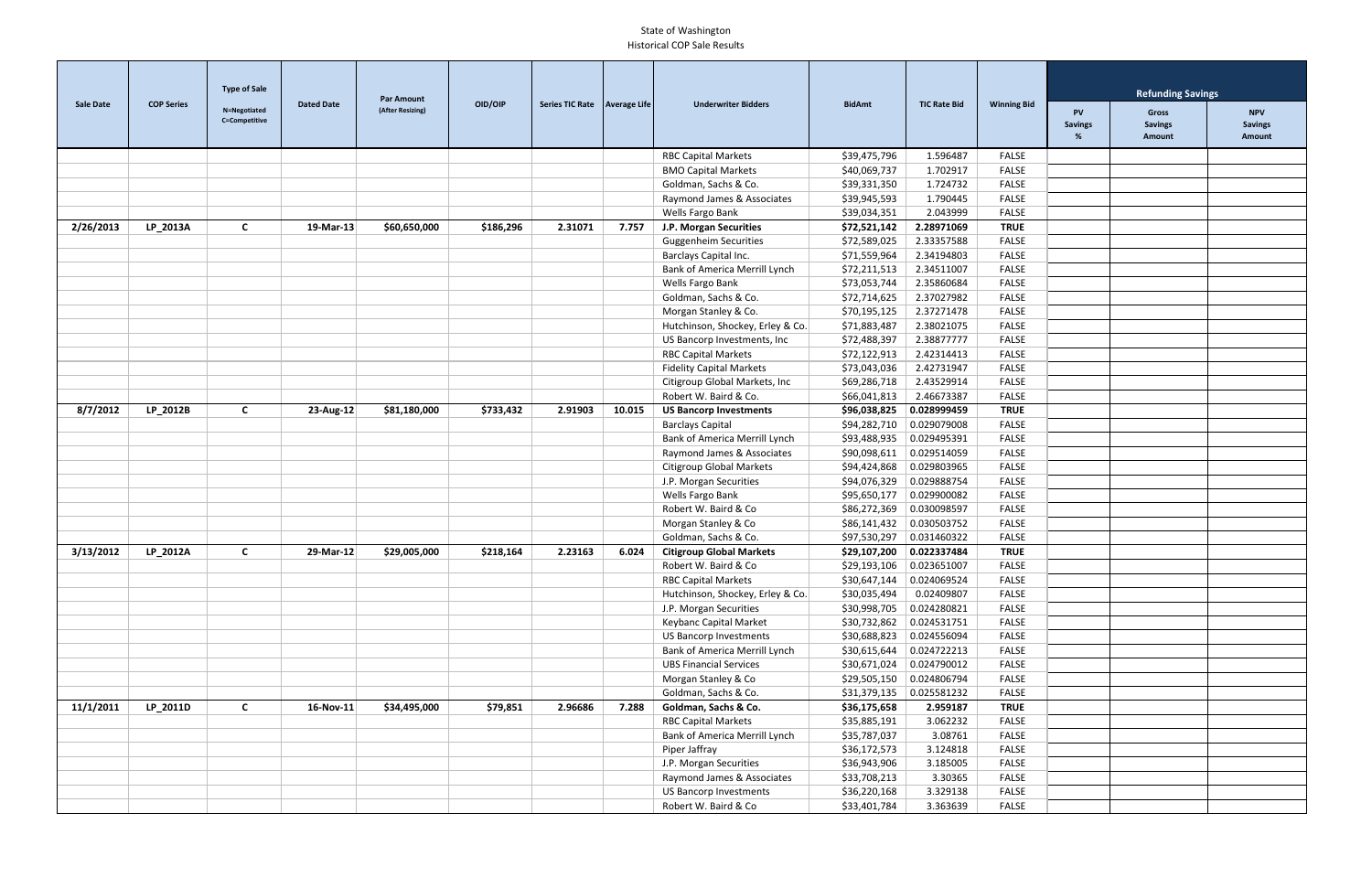|                  |                   | <b>Type of Sale</b>           |                   | <b>Par Amount</b> |           | Series TIC Rate   Average Life |        |                                       |               |                           |                    | <b>Refunding Savings</b>         |                                                 |                                        |
|------------------|-------------------|-------------------------------|-------------------|-------------------|-----------|--------------------------------|--------|---------------------------------------|---------------|---------------------------|--------------------|----------------------------------|-------------------------------------------------|----------------------------------------|
| <b>Sale Date</b> | <b>COP Series</b> | N=Negotiated<br>C=Competitive | <b>Dated Date</b> | (After Resizing)  | OID/OIP   |                                |        | <b>Underwriter Bidders</b>            | <b>BidAmt</b> | <b>TIC Rate Bid</b>       | <b>Winning Bid</b> | <b>PV</b><br><b>Savings</b><br>% | <b>Gross</b><br><b>Savings</b><br><b>Amount</b> | <b>NPV</b><br><b>Savings</b><br>Amount |
|                  |                   |                               |                   |                   |           |                                |        | Morgan Stanley & Co                   | \$33,783,165  | 3.374777                  | <b>FALSE</b>       |                                  |                                                 |                                        |
|                  |                   |                               |                   |                   |           |                                |        | Hutchinson, Shockey, Erley & Co.      | \$34,732,759  | 3.375699                  | <b>FALSE</b>       |                                  |                                                 |                                        |
| 8/10/2011        | LP_2011C          | $\mathsf{C}$                  | 24-Aug-11         | \$16,545,000      | \$54,717  | 2.41488                        | 6.038  | J.P. Morgan Securities                | \$19,133,172  | 0.024115535               | <b>TRUE</b>        | 12.577                           | \$2,349,517.57                                  | \$2,080,907.54                         |
|                  |                   |                               |                   |                   |           |                                |        | Piper Jaffray                         | \$18,980,152  | 0.024825399               | <b>FALSE</b>       |                                  |                                                 |                                        |
|                  |                   |                               |                   |                   |           |                                |        | <b>Barclays Capital</b>               | \$17,504,277  | 0.025380351               | <b>FALSE</b>       |                                  |                                                 |                                        |
|                  |                   |                               |                   |                   |           |                                |        | Keybanc Capital Market                | \$18,746,506  | 0.025461184               | <b>FALSE</b>       |                                  |                                                 |                                        |
|                  |                   |                               |                   |                   |           |                                |        | Morgan Stanley & Co                   | \$17,867,595  | 0.025615343               | <b>FALSE</b>       |                                  |                                                 |                                        |
|                  |                   |                               |                   |                   |           |                                |        | Goldman, Sachs & Co.                  | \$19,113,582  | 0.025991505               | <b>FALSE</b>       |                                  |                                                 |                                        |
|                  |                   |                               |                   |                   |           |                                |        | <b>US Bancorp Investments</b>         | \$18,579,153  | 0.026261683               | <b>FALSE</b>       |                                  |                                                 |                                        |
|                  |                   |                               |                   |                   |           |                                |        | Raymond James & Associates            | \$17,110,868  | 0.026560661               | <b>FALSE</b>       |                                  |                                                 |                                        |
|                  |                   |                               |                   |                   |           |                                |        | Banc of Americal Merrill Lynch        | \$18,379,811  | 0.027287932               | <b>FALSE</b>       |                                  |                                                 |                                        |
|                  |                   |                               |                   |                   |           |                                |        | Hutchinson, Shockey, Erley & Co.      | \$18,306,406  | 0.027757637               | <b>FALSE</b>       |                                  |                                                 |                                        |
| 3/1/2011         | LP_2011B          | $\mathsf{C}$                  | 15-Mar-11         | \$12,635,000      | \$56,664  | 2.3552096                      | 3.481  | <b>Banc of Americal Merrill Lynch</b> | \$13,347,428  | 2.358036                  | <b>TRUE</b>        |                                  |                                                 |                                        |
|                  |                   |                               |                   |                   |           |                                |        | Hutchinson, Shockey, Erley & Co.      | \$12,907,133  | 2.4143123                 | <b>FALSE</b>       |                                  |                                                 |                                        |
|                  |                   |                               |                   |                   |           |                                |        | Goldman, Sachs & Co.                  | \$13,797,397  | 2.4267147                 | <b>FALSE</b>       |                                  |                                                 |                                        |
|                  |                   |                               |                   |                   |           |                                |        | Piper Jaffray                         | \$13,157,011  | 2.436707                  | <b>FALSE</b>       |                                  |                                                 |                                        |
|                  |                   |                               |                   |                   |           |                                |        | Keybanc Capital Market                | \$13,531,412  | 2.5080733                 | <b>FALSE</b>       |                                  |                                                 |                                        |
|                  |                   |                               |                   |                   |           |                                |        | J.P. Morgan Securities                | \$13,380,555  | 2.5082219                 | <b>FALSE</b>       |                                  |                                                 |                                        |
|                  |                   |                               |                   |                   |           |                                |        | <b>UBS Financial Services</b>         | \$12,905,417  | 2.6963889                 | FALSE              |                                  |                                                 |                                        |
|                  |                   |                               |                   |                   |           |                                |        | Morgan Stanley & Co                   | \$13,072,951  | 2.7642773                 | <b>FALSE</b>       |                                  |                                                 |                                        |
|                  |                   |                               |                   |                   |           |                                |        | Raymond James & Associates            | \$13,533,086  | 3.1547677                 | <b>FALSE</b>       |                                  |                                                 |                                        |
|                  |                   |                               |                   |                   |           |                                |        | <b>BB&amp;T Capital Markets</b>       | \$13,330,174  | 3.2375169                 | <b>FALSE</b>       |                                  |                                                 |                                        |
| 1/25/2011        | LP_2011A          | $\mathsf{C}$                  | 08-Feb-11         | \$14,265,000      | \$188,745 | 4.81346                        | 11.104 | <b>Morgan Stanley &amp; Co</b>        | \$14,106,983  | 4.818891                  | <b>TRUE</b>        | 5.865                            | \$51,909.58                                     | \$48,186.59                            |
|                  |                   |                               |                   |                   |           |                                |        | <b>UBS Financial Services</b>         | \$14,008,331  | 4.869761                  | <b>FALSE</b>       |                                  |                                                 |                                        |
|                  |                   |                               |                   |                   |           |                                |        | Hutchinson, Shockey, Erley & Co.      | \$13,938,210  | 4.9283                    | <b>FALSE</b>       |                                  |                                                 |                                        |
|                  |                   |                               |                   |                   |           |                                |        | J.P. Morgan Securities                | \$14,200,956  | 4.985677                  | <b>FALSE</b>       |                                  |                                                 |                                        |
|                  |                   |                               |                   |                   |           |                                |        | Banc of Americal Merrill Lynch        | \$14,089,089  | 5.008383                  | <b>FALSE</b>       |                                  |                                                 |                                        |
|                  |                   |                               |                   |                   |           |                                |        | Goldman, Sachs & Co.                  | \$14,387,618  | 5.08603                   | <b>FALSE</b>       |                                  |                                                 |                                        |
|                  |                   |                               |                   |                   |           |                                |        | Stone & Youngberg                     | \$13,904,421  | 5.238632                  | <b>FALSE</b>       |                                  |                                                 |                                        |
| 11/1/2010        | LP_2010D          | $\mathsf{C}$                  | $16$ -Nov-10      | \$50,485,000      | \$585,499 | 3.68756                        | 9.035  | Hutchinson, Shockey, Erley & Co.      |               | \$52,595,948 3.670334228  | <b>TRUE</b>        |                                  |                                                 |                                        |
|                  |                   |                               |                   |                   |           |                                |        | Morgan Stanley & Co                   |               | \$51,111,486 3.717027422  | FALSE              |                                  |                                                 |                                        |
|                  |                   |                               |                   |                   |           |                                |        | J.P. Morgan Securities                |               | \$54,832,690 3.765087472  | FALSE              |                                  |                                                 |                                        |
|                  |                   |                               |                   |                   |           |                                |        | <b>Fidelity Capital Markets</b>       |               | $$51,758,049$ 3.847353644 | FALSE              |                                  |                                                 |                                        |
|                  |                   |                               |                   |                   |           |                                |        | <b>BMO Capital Markets</b>            | \$50,950,570  | 4.030693966               | FALSE              |                                  |                                                 |                                        |
| 8/3/2010         | LP_2010C          | $\mathsf{C}$                  | 17-Aug-10         | \$9,310,000       | \$5,493   | 0.4732232                      | 1.123  | <b>RBC Capital Markets</b>            | \$9,502,887   | 0.47323039                | <b>TRUE</b>        | 3.73245                          | \$2,140,325.42                                  | \$413,368.81                           |
|                  |                   |                               |                   |                   |           |                                |        | Goldman, Sachs & Co.                  | \$9,497,646   | 0.52262988                | FALSE              |                                  |                                                 |                                        |
|                  |                   |                               |                   |                   |           |                                |        | <b>Fidelity Capital Markets</b>       | \$9,540,058   | 0.61754339                | FALSE              |                                  |                                                 |                                        |
|                  |                   |                               |                   |                   |           |                                |        | J.P. Morgan Securities                | \$9,764,607   | 0.64643335                | FALSE              |                                  |                                                 |                                        |
|                  |                   |                               |                   |                   |           |                                |        | Piper Jaffray                         | \$9,685,401   | 0.6773137                 | FALSE              |                                  |                                                 |                                        |
|                  |                   |                               |                   |                   |           |                                |        | <b>Citigroup Global Markets</b>       | \$9,531,674   | 0.69641658                | FALSE              |                                  |                                                 |                                        |
|                  |                   |                               |                   |                   |           |                                |        | Hutchinson, Shockey, Erley & Co.      | \$9,694,543   | 0.69679059                | FALSE              |                                  |                                                 |                                        |
|                  |                   |                               |                   |                   |           |                                |        | Morgan Stanley & Co                   | \$9,598,872   | 0.77716437                | FALSE              |                                  |                                                 |                                        |
|                  |                   |                               |                   |                   |           |                                |        | Banc of Americal Merrill Lynch        | \$9,607,050   | 0.83635021                | <b>FALSE</b>       |                                  |                                                 |                                        |
| 6/2/2010         | LP_2010A          | $\mathsf{C}$                  | $15$ -Jun-10      | \$43,630,000      | \$526,376 | 3.9183511                      | 10.941 | <b>Morgan Stanley &amp; Co</b>        | \$43,274,419  | 3.92931266                | <b>TRUE</b>        | 13.870794                        | \$816,586.00                                    | \$622,105.11                           |
|                  |                   |                               |                   |                   |           |                                |        | Goldman, Sachs & Co.                  | \$47,161,892  | 3.96673017                | FALSE              |                                  |                                                 |                                        |
|                  |                   |                               |                   |                   |           |                                |        | <b>Fidelity Capital Markets</b>       | \$43,784,698  | 4.02021001                | FALSE              |                                  |                                                 |                                        |
|                  |                   |                               |                   |                   |           |                                |        | <b>Barclays Capital</b>               | \$47,071,233  | 4.06499448                | FALSE              |                                  |                                                 |                                        |
|                  |                   |                               |                   |                   |           |                                |        |                                       |               |                           |                    |                                  |                                                 |                                        |